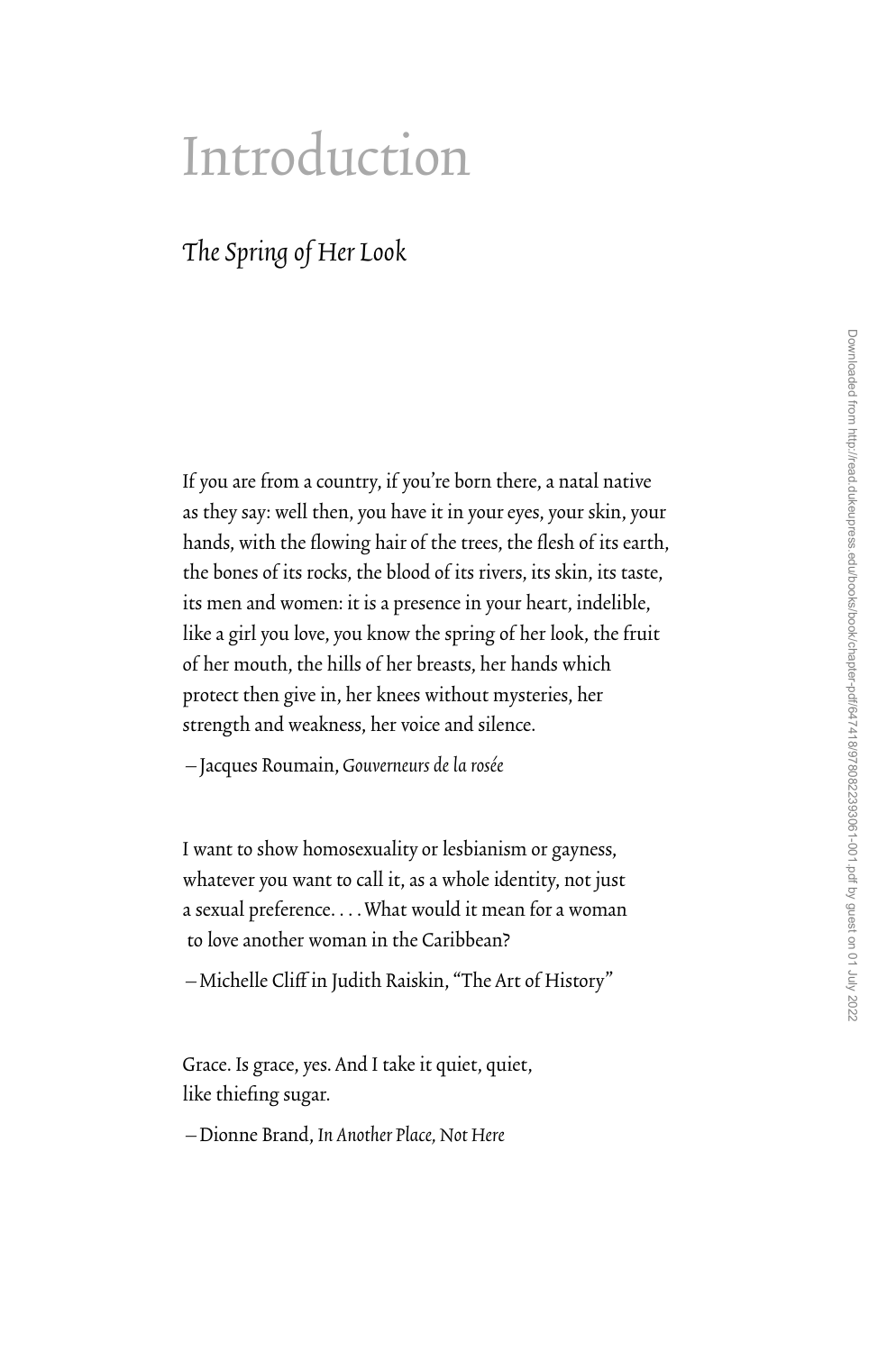If, on a spring morning that begins with what the Martinican poet Lucie Thésée calls a sea sky and an earth like sea floor,<sup>1</sup> you have found this book on the bookstore shelf . . . if you have opened its cover, run your fingers and eyes over the title and subtitle, flipped past the table of contents to see the opening epigraphs . . . you may come to this first paragraph with two questions. First, you may wonder along with the Jamaican lesbian novelist Michelle Cliff: what *does* it mean for a woman to love another woman in the Caribbean? Having stumblingly asked this question of women, rivers, sea floors, dreams, drums, and books from Suriname to the Seine and Brooklyn to Blanchisseuse, I have listened well enough to offer no transparent answer. Instead, this exploratory study puts into conversation West Indian poets and novelists who answer Cliff 's question in slippery, opaque, indeterminate, and metaphoric ways by imagining desire between women moving obliquely—riverinely—through the uneven geographic and cultural landscapes of the Caribbean. Looking at texts from Suriname, Jamaica, Haiti, Martinique, and Trinidad, this book engages dance, songs, poems, and novels in which women writers reclaim and rework traditional landscape metaphors like Jacques Roumain offered as one of the epigraphs here.<sup>2</sup> As they take rushing springs and breast-hills into their own mouths, these authors perform what Jean Franco calls "struggles for interpretive power . . . incandescent moments when different configurations of gender and knowledge are briefly illuminated."3 These electric struggles are initiated here with a question: What happens when the beloved/landscape and the poet/ lover are *both* women? While Franco's influential study plotted women in the history of Mexico, *Thiefing Sugar* traces women's complex material and symbolic relationships with the plots of land on which they live, work, play, garden, talk politics, and engage in relationships with other women. Most simply, I engage those "incandescent moments" at which their queering of a Caribbean landscape charts a poetics and politics of decolonization. That is, I stop to look where texts take tropes like women-as-flowers, women-as-water, women-as– sugar cane, invented to justify keeping Caribbean women and territories in someone else's control, and redeploy these same tropes to imagine a landscape belonging to Caribbean women and Caribbean women belonging to each other. In this, these writers' working and reworking of intimate landscapes constitute black feminist imaginations that complicate, dismantle, and reconfigure the interlocking fictions of power that shadow the region.

You may wonder, too, at the title: what does it mean to *thief sugar*? Those words come from the graceful opening sentences of Dionne Brand's novel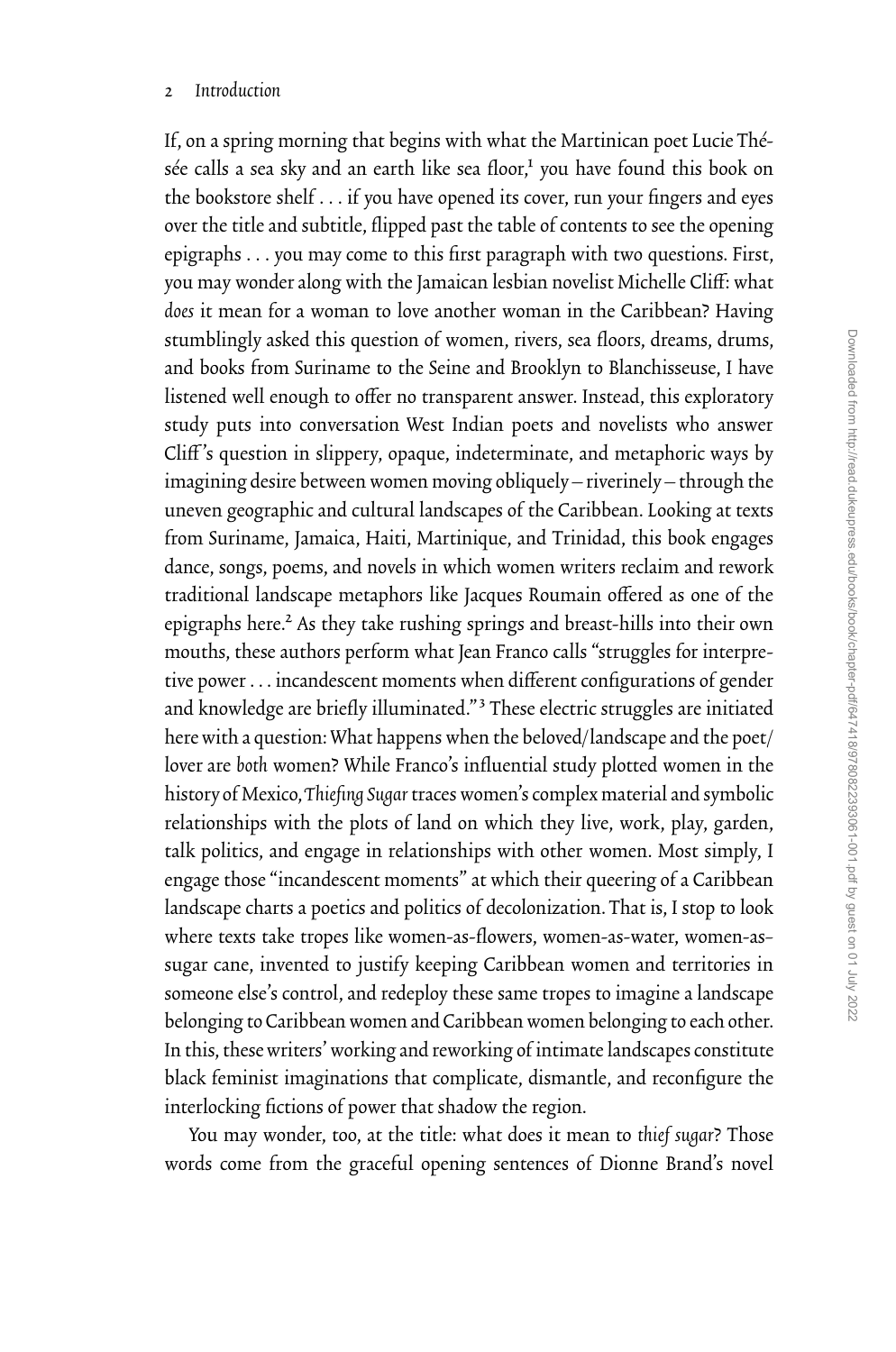*In Another Place, Not Here*, and they ground the metaphor that the cane cutter Elizete uses to describe her first encounter with her lover Verlia. A woman loving a woman, she imagines, is like a cane cutter thiefing sugar. Beckoned by this rich image, I chose my title because I see each of the women's texts I read here as "thiefing sugar" in a number of ways. The sugar they reclaim for their own use is the syrup of figurative language—the long-standing colonial tropes of Caribbean women as sugar, water, and flowers that these authors take up for their own poetic and political uses. It is the cane stock of their geographic and cultural landscape, the sugar plantations, gardens, and rivers that they reclaim as a space in which (post)colonial women can move in creative ways. And it is, of course, their sexuality, the sweetness of eroticism. The metaphoric phrase *thiefing sugar* calls up the contested space of the cane field: a site of sexual violence and exploited labor, a Caribbean landscape that was never a natural topos but one constructed for colonial purposes. A central undertaking of my book is to draw parallels between women of color's sexuality and this manipulated canescape. Slavery's writs restrained Afro-Caribbean women's ability to dispose of the sugar and the sexuality that their laboring bodies produced with equal brutality. France's Code Noir made it illegal on pain of whipping for slaves to sell sugar "for any reason or occasion whatsoever, even with their masters' permission," while the code's declaration of slaves' status as movable property made it legal for women's bodies—along with their productive, reproductive, and sexual labor—to be sold, inherited, and traded from before they were born until they died.4 If these are the orders of slavery, then how can an imagination of emancipation not include many ways of thiefing sugar?

Placing my work under this title, I want to open a space to think of creative ways for envisioning both female sexuality, which is not a natural "orientation" but a historically constructed understanding of women's bodies, and landscape, which is not trees, rivers, or flowers but an imagined relationship between all these as something other than already formed entities. Instead, both sexuality and landscape emerge as ongoing *processes* that can be interrupted and redirected. Like cane fields, they are sites of continuing work that Caribbean women poets and novelists engage in complex ways. Recognizing their literary cane-work, I argue, stands to intervene incisively in several fields of contemporary scholarship. Plotting the sugar thiefing of Caribbean women who love women means opening discursive space for sexuality studies to engage historically specific, previously unmapped erotic geographies, looking for what resistant sexualities mean outside the metropole and in the (cane) field.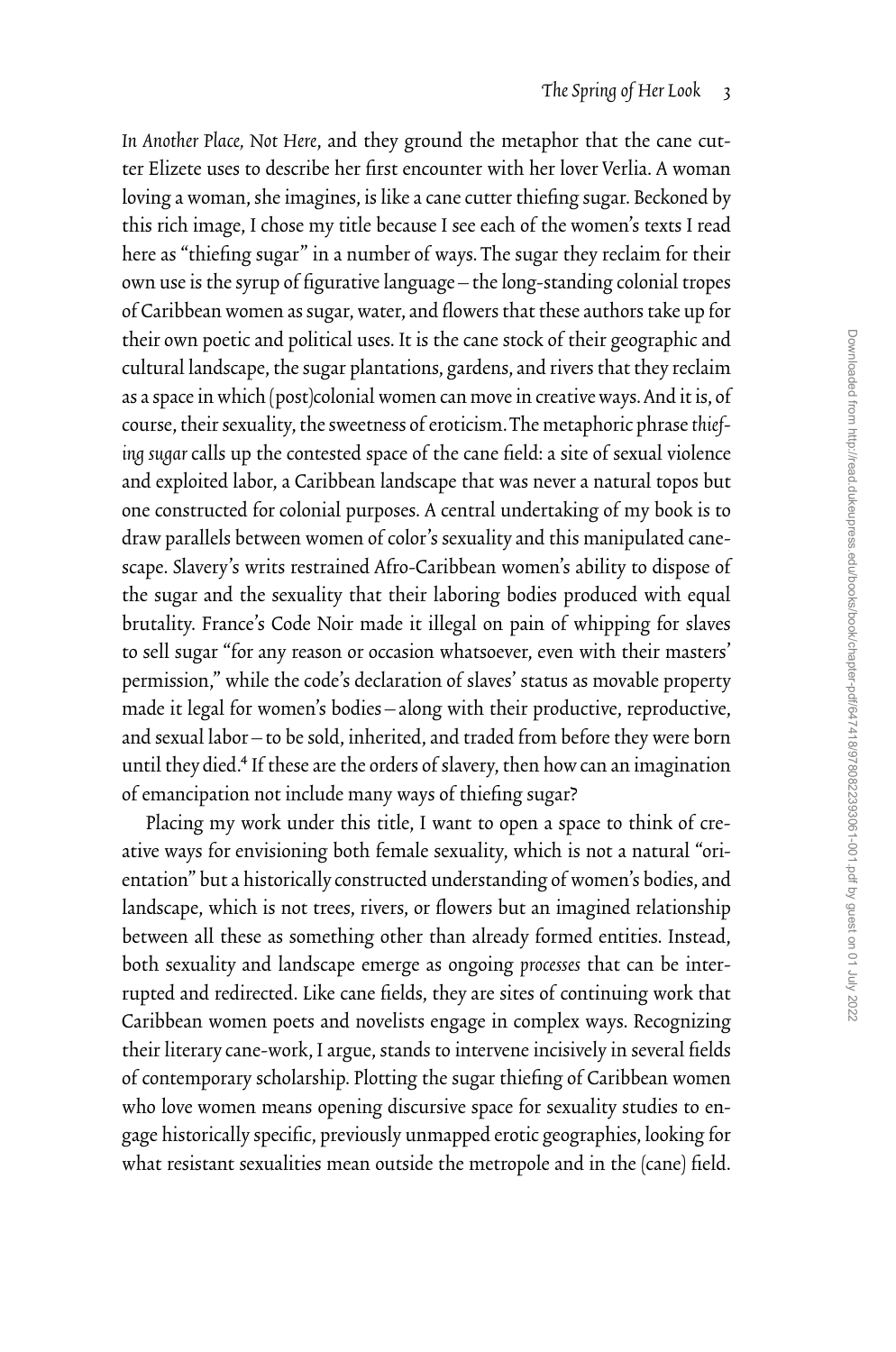At the same time, it means imagining space for postcolonial studies to map the material and symbolic contributions of historically unseen, feminized, and sexualized bodies to decolonizing nations, looking for resistance in muscles tensed in Lordean revolutionary eroticism as well as Fanonian revolutionary violence.<sup>5</sup> Perhaps most resonantly, though, listening for stolen sugar means opening a call-and-response within black feminism: asking for dialogue that speaks with and beyond African North America's cotton-field languages, with and beyond Caribbean feminism's plotting of male-female cane field alliances, to imagine brown women keeping sweetness among themselves.

Thiefing sugar has never been easy—sharp cane stalk can cut cane cutters and so the work that follows is neither straightforward nor simple. Moving as precariously and carefully as bench trails between critical stylistics, history, anthropology, linguistics, black feminist theory, queer theory, and postcolonial studies,<sup>6</sup> my readings explore the intersections of women's erotic love for women with issues of gender, colonialism, migration, labor history, violence, and revolutionary politics implicated in the literary topoi these texts reimagine. The texts' linguistic span reaches across Dutch-, English-, and Frenchlanguage regions, and their time span reaches across the past century. When I began this project, I imagined working mostly with contemporary texts that spoke to current issues. In fact, however, what held my attention were their ancestors, "recovered" texts from the first half of the twentieth century. While much queer scholarship on the Global South begins by speaking about the present, I find it impossible to fully engage that present without taking stock of the erased stories of where heterogeneous sexual formations came from. With this in mind, I begin at the opening of the twentieth century, examining the period considered by most historians as that in which the modern lesbian subject emerged, and runs through its final decade to current debates on international gay and lesbian rights.

As I have conceptualized it, the book is divided into two sections. The first focuses on how recovering women-loving women's voices complicates received pictures of postcolonial cultural landscapes. Chapter 1, "Rose is my mama, *stanfaste* is my papa," analyzes the performances of Surinamese women in turnof-the-century Paramaribo, where working-class communities normalized sexual partnerships between women, and—never hidden or marginalized *mati* ("girlfriends") sang to female lovers in the town square on Sundays. Chapter 2, "Darkening the Lily," turns to *Luminous Isle* (1934), an autobiographical novel by Jean Rhys's friend, the white Jamaican Eliot Bliss, and explores how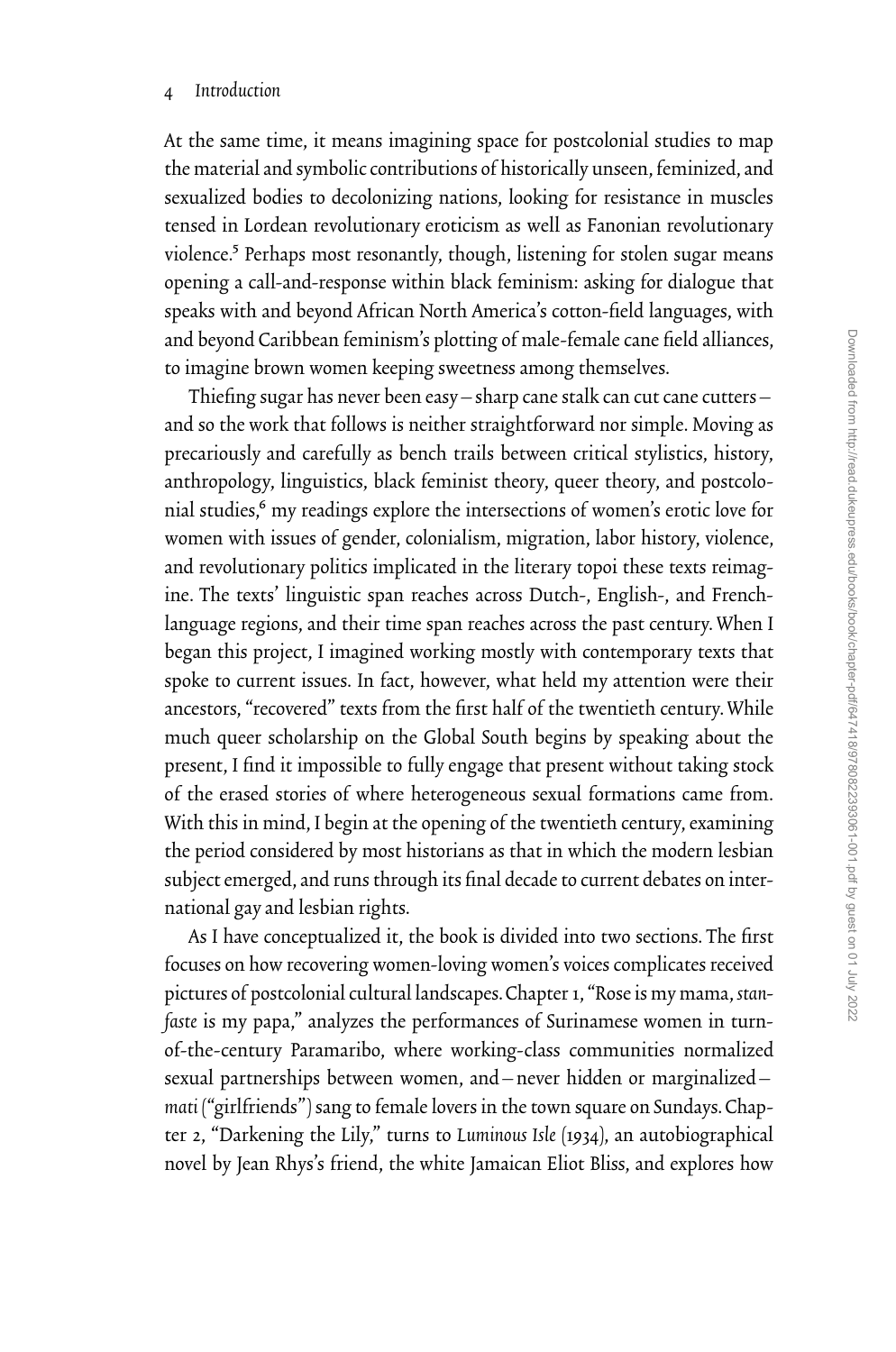its representations of interracial same-sex desire "mix up" colonial geographies of whiteness. "Blue Countries, Dark Beauty," chapter 3, excavates long-buried erotic poems to women written in the 1920s by Ida Faubert, the daughter of a Haitian president, and considers why, instead of the Paris Lesbos where she lived, she chose a Haiti of her imagination as the "natural" space to sketch desire between women. The second half focuses on how centering islanders' expressions of desire disrupts the worldview of Eurocentric queer theories. "At the River of Washerwomen," my chapter 4, opens queer readings of waterside love scenes in Mayotte Capécia's *I Am a Martinican Woman* (1948), a novel made infamous by Frantz Fanon's shredding criticism of its sexual politics, to show how material, historical circumstances complicate universalizing theories of the emancipatory value of sexual fluidity. Chapter 5, "Transforming Sugar, Transitioning Revolution," looks at riverine intersections of race and gender in Michelle Cliff 's *No Telephone to Heaven* (1987), looking at how the mixed-race, gender-complex, male lesbian protagonist models expansive imaginations of decolonization. Finally, "Breaking Hard against Things," chapter 6, examines how Dionne Brand maps a seaside confluence of anticolonial and sexual revolutions in her groundbreaking collection *No Language Is Neutral* (1990), reclaiming the beaches of Trinidad and Grenada as sites of embodied resistance.

I want to be clear, though: these are neither the only nor the "best" texts that speak of desire between Caribbean women. My choice of texts is based not solely on the commonality that each features same-sex desire but also on the key interventions that their poetics of decolonization stands to make in Caribbean, black feminist, queer, and postcolonial studies. As a case study of specific texts, this book is also a case study of the possibility of reconfiguring how we gender history and historicize sexuality: thievery and sweetness here fill in absences associated with "the Caribbean" and "woman" to imagine both differently—not as isolated islands in a sea but as a fiery sea of islands where cane and bodies burn insistently.7

Whatever You Want to Call It: A Working Vocabulary for Desire

Recognizing how Cliff 's question echoes like a refrain for me through the geographies and desires traced in these texts, I want to return to its specifics. *For a woman to love another woman in the Caribbean*: what would it mean, who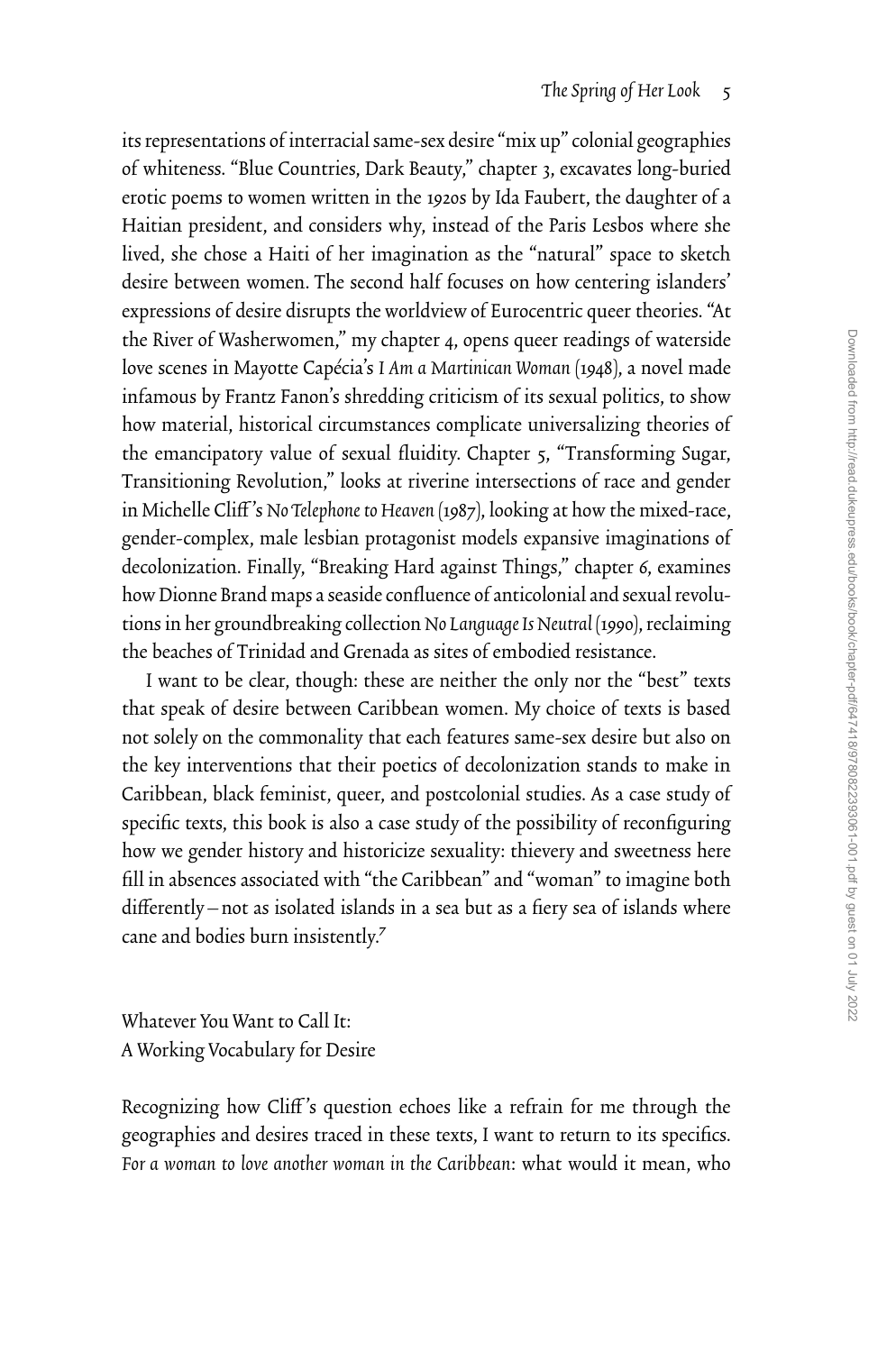would it mean, and how would it mean in this sea of islands in which names and histories multiply volcanically? Every phrase of Cliff 's comment and question reverberates with the difficulties of language for African diaspora sexuality studies. Homosexuality or lesbianism or gayness—what to call it? In the past fifteen years, *queer* has gained solid theoretical preference over *gay/ lesbian* among Euro-American scholars. Teresa de Lauretis made the first high-profile use of *queer theory* in her introduction to an issue of *differences* in 1991 titled "Queer Theory: Lesbian and Gay Sexualities," in which she explained that the term's importance lay in its broadening of the conventional meanings of *gay* and *lesbian* and that the theory's queerness should be understood not as a consideration of same-sex desire but as the disruption of normative gender, sexuality, and relationships: "The term 'queer,' juxtaposed to the 'lesbian and gay' of the subtitle, is intended to mark a certain critical distance from the latter, by now established and often convenient formula. . . . the term 'Queer Theory' was arrived at in the effort to avoid all of these fine distinctions in our discursive protocols, not to adhere to any one of these terms, not to assume their ideological liabilities, but instead both to transgress and to transcend them or at the very least problematize them."8 But in gender and sexuality studies *queer* itself has now become an established and convenient term from which scholars might mark critical distance. Emerging work on Global South sexual formations like Martin Manalansan's *Global Divas*, Megan Sinnott's *Toms and Dees*, Gayatri Gopinath's *Impossible Desires*, and Joseph Massad's *Desiring Arabs* challenges northern theorists to recognize why, in addition to positing that *queer* means many things, they must take seriously that *queer* is only one construction of nonheteronormative sexuality among many—and that listening to other languages, and others' historically specific sexual self-understandings, is crucial to broadening the field.9

So can a woman be *queer* in Patwa or Kreyòl or Sranan, and should she want to be? What vocabulary works for African diaspora grammars of gender and sexuality in the English-, French- and Dutch-based creoles that spread rhizomatically through the Americas' (former) slave societies? Scholars of black American sexualities have suggested many answers to this question over the past decade. In Kingston the Jamaican Forum of Lesbians, All Sexuals, and Gays (JFLAG) opts for *lesbian and gay*, and the organization's cofounder, the fiction writer and essayist Thomas Glave, notes that while he favors *queer*, this is not a term that people use for themselves in Jamaica or elsewhere in the Anglophone Caribbean.<sup>10</sup> Speaking from a similar situation in African North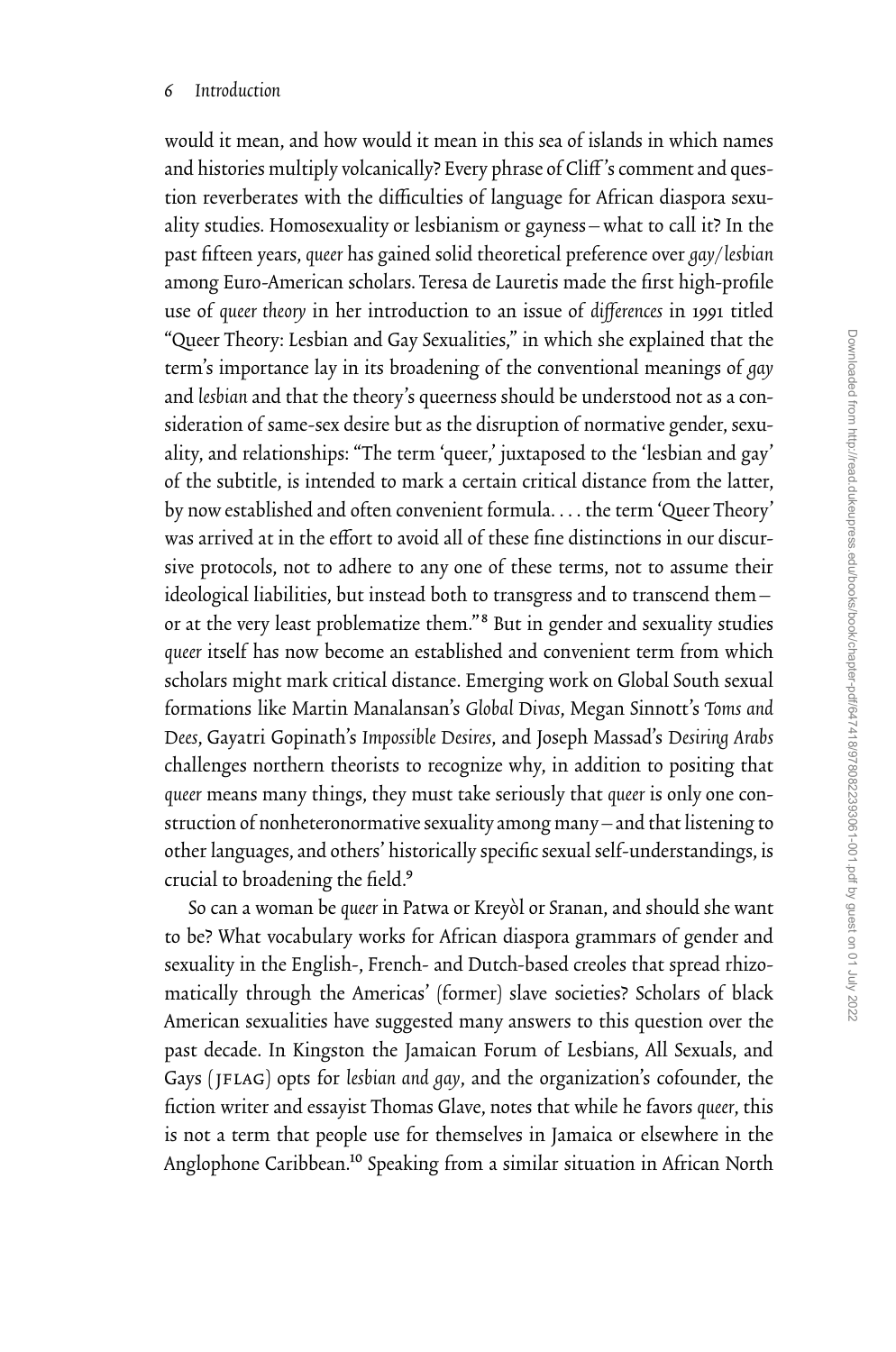America, E. Patrick Johnson calls for the development of "quare studies": *quare* being the black southern vernacular for *queer*, so that quare studies would be to queer studies what womanist is to feminist and what "reading is to throwing shade."11 But while the Caribbean women's texts I look at do speak African pan-American languages, *quare* is not in them, and though some writers identify as *lesbian*, many do not. Sappho's birth island only became the spatial signifier for female same-sex sexuality in 1870 and in Europe; and in the current-crossing archipelago of Caribbean islands, other histories and words circulated before and after the invention of that noun.<sup>12</sup>

Like Trinidad's *jamettes*, Jamaica's *man royals*, Haiti's *madivines*, and Barbados's *wicca*, many involved in same-sex relationships here have done so openly in the context of working-class Afro-Caribbean traditions called *mati* in Suriname, *zanmi* in Grenada, and *kambrada* in Curaçao. These last terms can refer without distinction to female friends or lovers: *mi mati* is like *my girl* in African American English, maybe my friend or maybe my lover. *Mati* and *zanmi* particularly are used more frequently in verbal constructions than in nominal ones. Women do *mati* work or make *zanmi*, verbalizing sexuality not as identity but as praxis, something constantly constructed and reconstructed through daily actions. As the doubly signifying Creole vocabulary for these practices suggests, *mati* love women in a language and culture that at once leave this eroticism unnamed or undifferentiated from other sharings between women *and* bend to communicate it without separating doing *mati* work from other aspects of their lives and languages in Caribbean working-class communities. *Lesbian* markedly comes from a Mediterranean island, Lesbos; but east and south of there and sinking deeper, *mati* comes from the middle of the Atlantic Ocean. Derived from the Dutch *maat* or mate*, mati* also means "mate" as in "shipmate": she who survived the Middle Passage with me.<sup>13</sup> On these crossings captive African women created erotic bonds with other women in the sex-segregated holds, resisting the commodification of their bought and sold bodies by *feeling* and *feeling for* their co-occupants on these ships. Once arrived in the New World, women in some parts of the Caribbean continued relationships with *mati* in female friendship and kinship networks. As early as 1793 Bryan Edwards remarks: "This is a striking circumstance; the term *shipmate* is understood among [West Indian slaves] as signifying a relationship of the most endearing nature; perhaps as recalling the time when the sufferers were cut off together from their common country and kindred, and awakening reciprocal sympathy from the remembrance of mutual affliction."<sup>14</sup> Two hundred years later, the anthro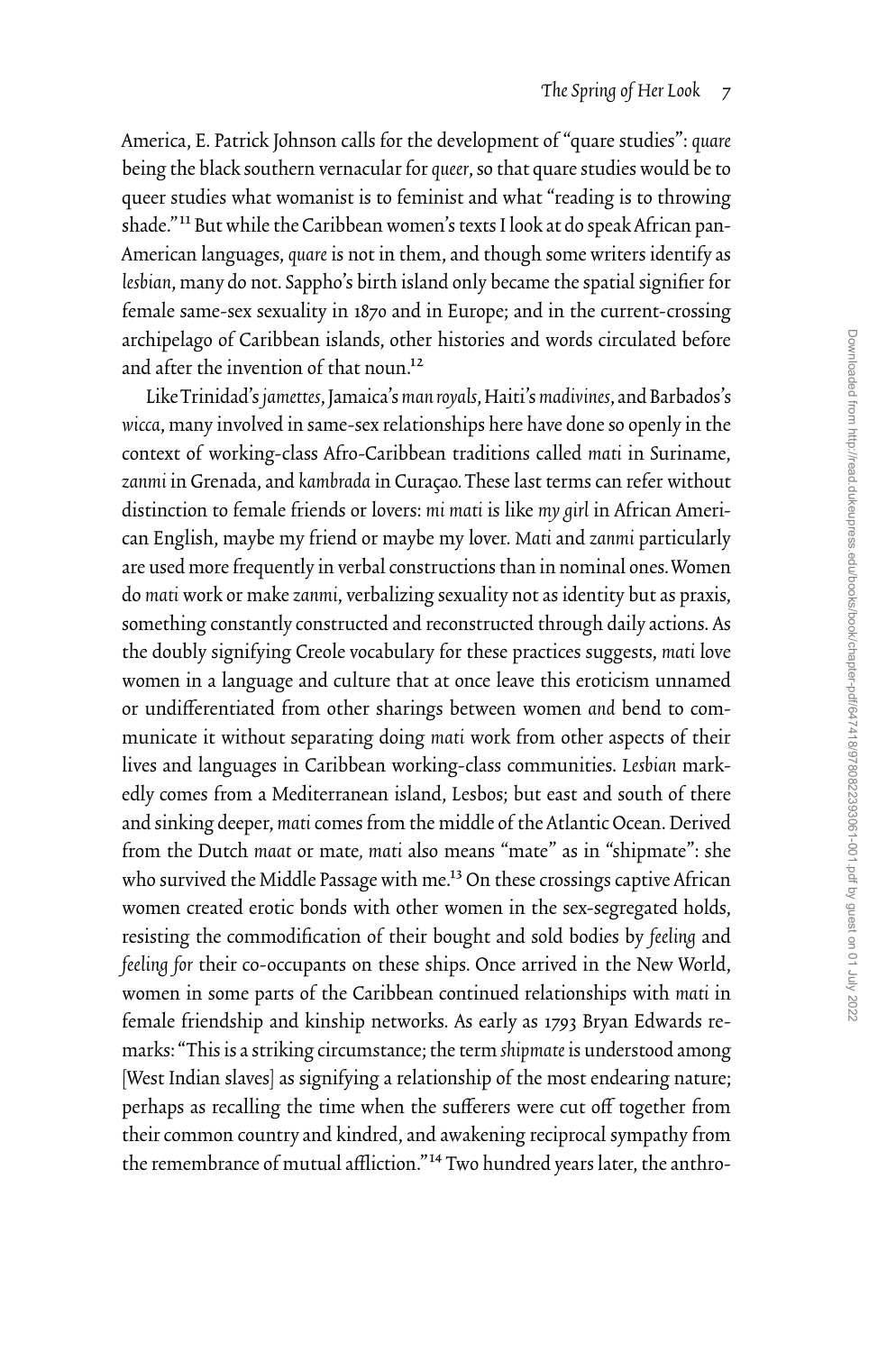pologist Gloria Wekker traced linkages between these shipmate relationships that exist throughout the African diaspora and the sociosexual practice of *mati* in twentieth-century working-class Creole communities. And, she concludes, "slave women in other parts of the Caribbean developed comparable forms of relating to each other, pointing to the resiliency of West African cultural heritage."15

At the turn of the twenty-first century, *lesbian* had entered Caribbean languages as a noun, but it was not the only word and history women could call on to speak desire for females. The adoption of gay and lesbian identity and human rights vocabulary strategically links JFLAG to well-known, well-funded groups like the International Gay and Lesbian Human Rights Commission (IGLHRC). At the same time, it makes the Jamaican organization vulnerable to imperialist rhetoric that sees Caribbean lesbians as passive victims of the Global South's "underdevelopment" of sexual identity who need assistance from more advanced northern sisters. The answer to this conundrum, of course, is not to crown any one noun or adjective "most" emancipatory but to maintain productive tensions between them, and the vocabularies of the texts examined here speak to this. Some of the writers I read use European lexicons of samesex sexuality while others use Afro-Caribbean ones; some interweave the two while others reject both. Dancing with these mobile terms and taking a cue from Creoles' verbal constructions of sexuality (that you "make" rather than "are" *zanmi*), I avoid the culturally specific nouns *lesbian*, *dyke*, *zanmi*, *madivine*, and *sodomite* to designate same-sex sexuality in general in the Caribbean and opt for a verb phrase—*women who love women*—that aims to reach beyond shortcomings of either-or identity politics.16 To put Caribbean writers' work in conversation as the expressions of women who love women means imagining a space in which *mati* and lesbianism enter into multilingual, multigenerational dialogue that, beginning in a volcanic global Southern archipelago, destabilizes the current cultural balance of power in queer/quare theory and LGBT activism. Like Cliff 's phrase "homosexuality or lesbianism or gayness, whatever you want to call it," the many vocabularies possible under the umbrella "women who love women" work to dismantle the closet by decentering it, by positioning this trope in a spectrum of constructions of sexuality in which *mati*, *zanmi*, *bull dagger*, or *lesbian* all carry their own cultural and historical weight. In so doing, they leave conceptual room for what Rinaldo Walcott calls the "whatever" of black diaspora studies: the whatever, where "the uncertainties and commonalities of blacknesses might be formulated in the face of some room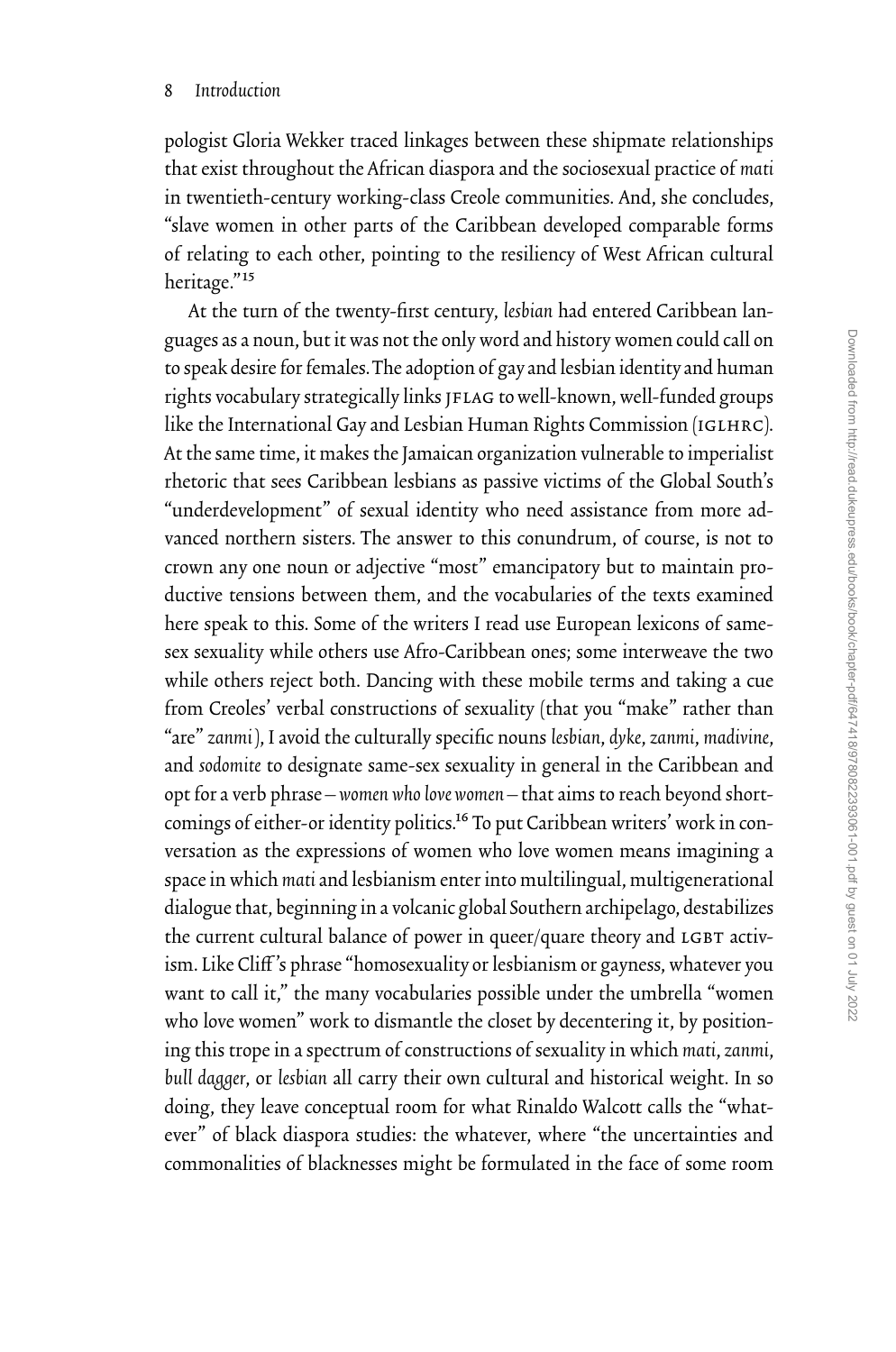for surprise, disappointment, and pleasure without recourse to disciplinary and punishing measures . . . a whatever that can tolerate the whatever of blackness without knowing meaning—black meaning, that is—in advance of its various utterances."17 Black meaning, or Kreyòl meaning, or queer meaning, or *mati* meaning.

Still, a noun persists both in my verb phrase and in Cliff 's question: women who love women, a woman to love another woman—the problematic noun *woman* returns. It is both an easily available and uncomfortable word; I myself identify as femme rather than woman, for what I think are good reasons. Creating *Gender Trouble*, Judith Butler famously demonstrates why *woman* is a heteropatriarchal invention that feminists should no longer naively, unproblematically organize around.<sup>18</sup> But years before this foundational queer theory text, black feminist scholars already powerfully showed the limits of "woman" as a universal subject by arguing that slavery in fact systematically *un*gendered African females. Not only is no one born a woman, they documented, but for centuries enslaved Africans were prevented from becoming such a thing in the discursive and material universe of their captors. In this work "woman" emerges not as a universal signifier for a feminine female—*obinrin* is not the "same" as woman, as Oyèrónke Oyěwùmí, insightfully argues in her work on Yoruba gender—but as the name given to an exclusive, policed, and specifically European gender formation.19 Hortense Spillers's chillingly insightful "Mama's Baby, Papa's Maybe: An American Grammar Book" (1987) and Rhoda Reddock's precise, pioneering "Women and Slavery in the Caribbean: A Feminist Perspective" (1985) set the standard on blacks' unwomaning in African North America and the Caribbean, respectively. Perhaps because of this history and as an example of a *Caribbean* "grammar book," Creole languages speak gender in the region as more complex than any naturalized masculine-feminine duality. The absence of grammatical gender for Creole nouns (Sranan *wan* instead of Spanish *uno*/*una*) and pronouns (Haitian *li* instead of French *il*/*elle*) suggests a culturally specific grammar of gender that differs from Europe's compulsory binary. This absence is accompanied by rich vocabulary to express female masculinity and male femininity. *Mannengre meid*, *man royal*, *masisi*, *makoumè* name masculine females and feminine males, and all—like *fanm* (woman) or *man—*are spoken of in the third person using gender-neutral pronous *li* and *im*.20 Yet despite these Creole gender complexities—though not all the authors I engage with call themselves *lesbian* or *mati* and though some might also call themselves *mannengre meid* or *man royal*—all identify as *women*. Indeed, part of what en-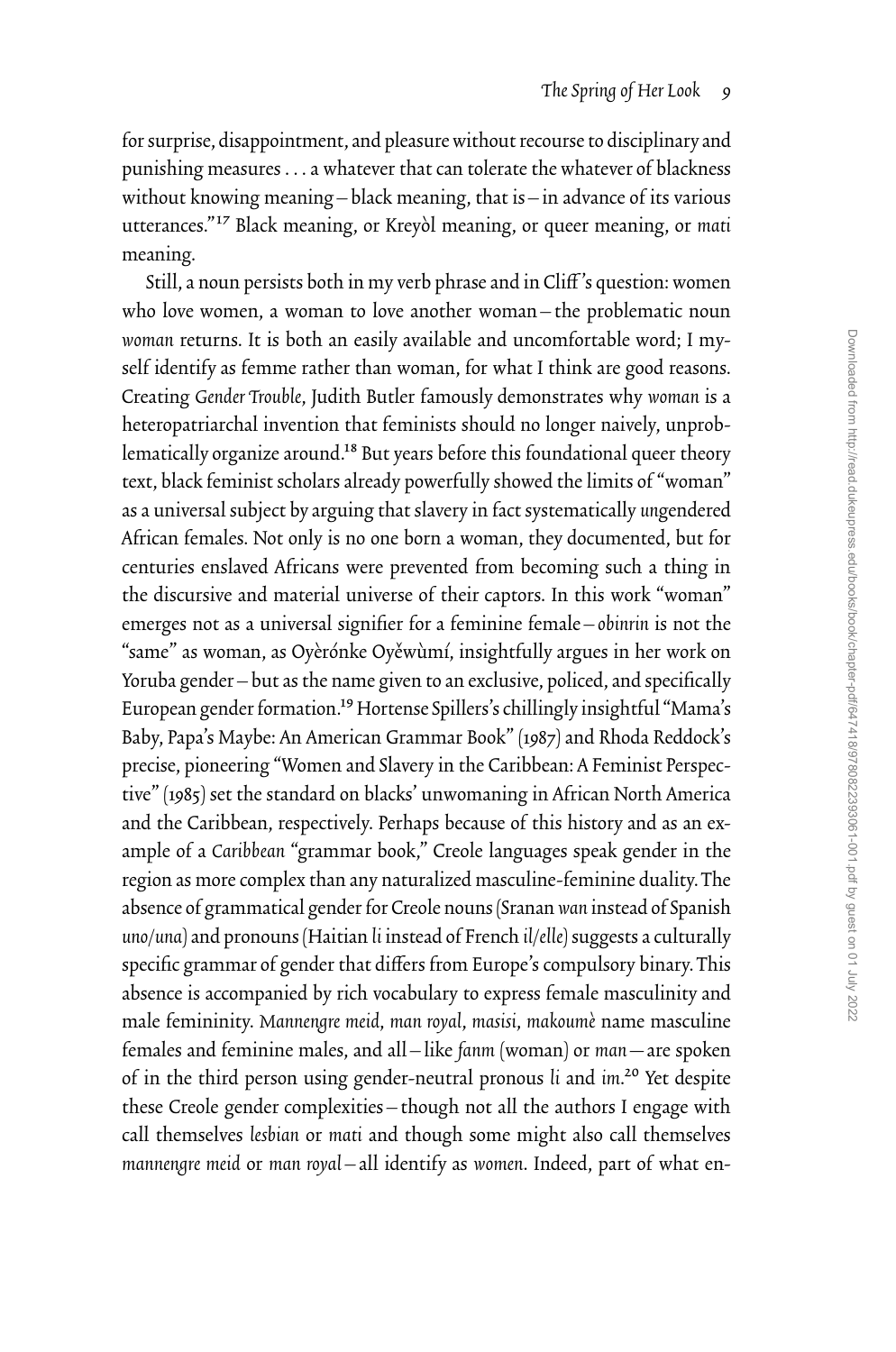gages me in their work is an ongoing wrestling with and refusal to release this word that is, like the continual revision of *shipmate*, a legacy of slavery and resistance.

To make historical sense of these writers' continual struggle with womanness, consider more closely how unwomaning did and did *not* work under chattel slavery. Slave ships and cane fields, Spillers and Reddock document, constituted critical sites in which colonial machinery systematized Africans' violent ungendering in the eyes of their captors. Plans for slave galleys calculated the difference between kidnapped females and males *only* as one of volume occupied onboard: five females were allotted the same cargo area as four males. From this chilling detail, Spillers underscores how the passage's radical "unmaking" of identities—names, nationalities, religions, languages also included forced gender undifferentiation, so that "the slave ship, its crew, and its human-as-cargo stand for a wild and unclaimed richness of possibility that is not interrupted, not 'counted'/'accounted' or differentiated, until its movement gains the land thousands of miles away from the point of departure. Under these conditions, one is neither female, nor male, as both subjects are taken into 'account' as *quantities.* The female in 'Middle Passage,' as the apparently smaller physical mass, occupies 'less room' in a directly translatable money economy. But she is, nevertheless, quantifiable by the same rules of accounting as her male counterpart."21 Once ships landed in the Caribbean, cane fields continued the dehumanization and/as unwomaning begun at sea. Caribbean plantations, Reddock details, leveled labor distinctions between the sexes even more severely than those in North America. For one, females were employed in cane gangs in equal or higher numbers than males, performing the same tasks but living up to five years longer. But West Indian planters' strategy of "buying rather than breeding"—working slaves to death and replacing them with new kidnapees rather than allowing slowed work for gestation, birth, or breast-feeding—also meant that pregnant workers received no differential treatment, and slave motherhood was not (as Spillers finds in North America) a way for females to become women. Conscripted to cut cane even in the ninth month of pregnancy, more than half of enslaved females never gave birth at all due to miscarriages, amenorrhea, and abortions.<sup>22</sup> To justify this treatment of kidnapped Africans as neuter work units, imperial narratives insisted that ungendering preceded slavery and that, in fact, no significant markers ever distinguished black females from males—that something in the race's physical makeup made its members' animal sexual differences incapable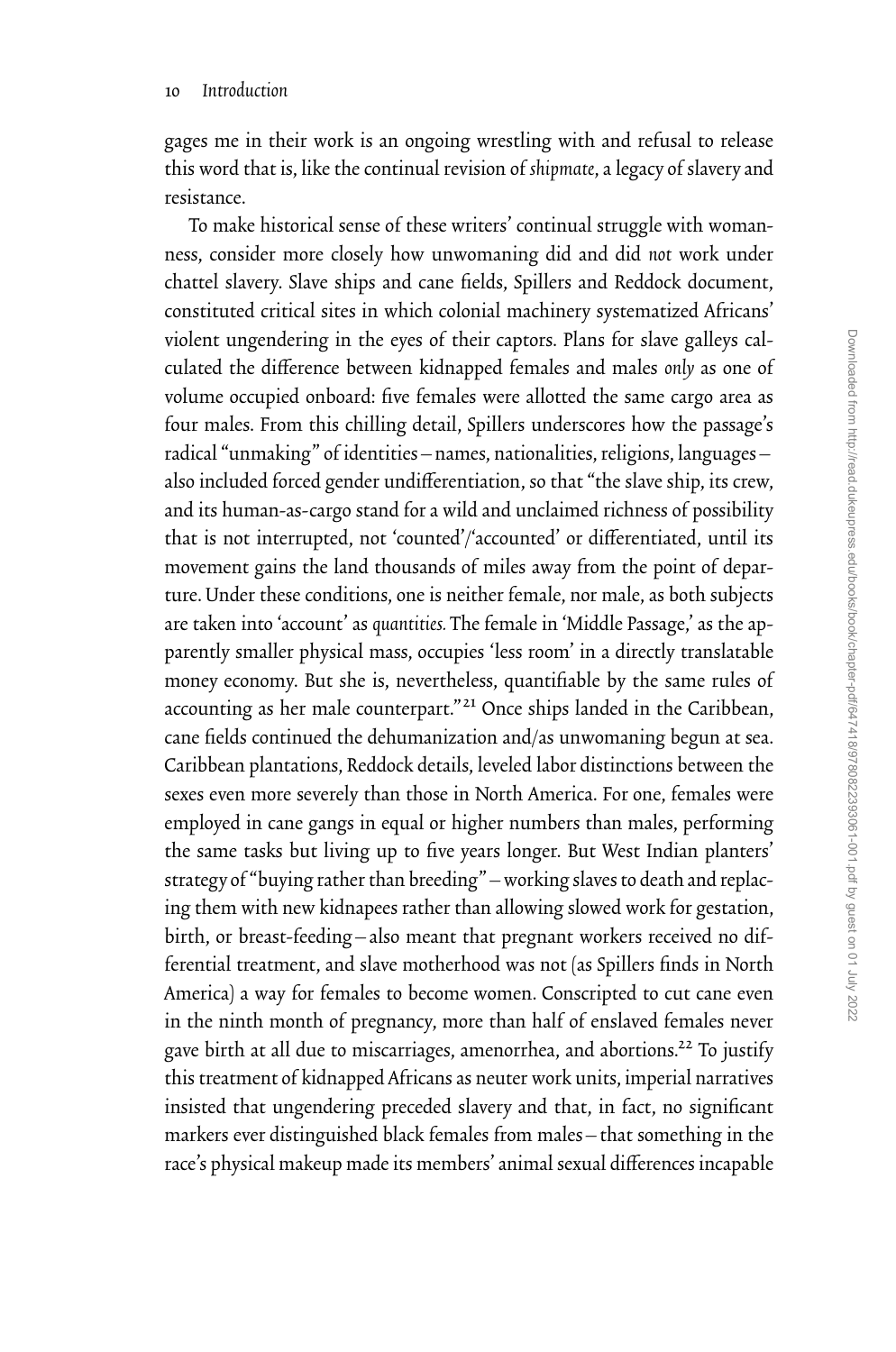of adding up to desirable, recognizable femininity. Traveling to West Africa in 1555, William Towerson proclaimed that "men and women go so alike that one cannot know a man from a woman but by their breasts which in the most part be very foule and long, hanging down low like the udder of a goat"; Richard Burton saw African females not only as beasts but as beasts of burden, noting that their "masculine physique" matched males' in "enduring toil, hardships, and privations" – proving the sexes equally fit for slavery.<sup>23</sup>

While this machinery of violent unwomaning was never abandoned, it became increasingly insufficient to regulate power spirals between capitalism, slavery, sexuality, and reproduction as both the plantation system and organized slave resistance expanded in the eighteenth century. Their plantations ringed by waves of maroon wars and rebellions, colonizers experimented with promoting the birth of Creole blacks, whom they assumed less likely than Africans to revolt. So colonizers legislated social distinctions not only between males and females but also between females who participated in reproductive heterosexuality and those who did not. Tobago laws of 1798, for example, awarded the former a house, livestock, and clothing when married, spared them from five weeks' work after childbirth, and granted total work exemption to mothers of six children.<sup>24</sup> But this push to gender through reproduction fell flat in the cane. Not only did the enslaved continue to resist bearing new chattel for their owners, so that birth rates never significantly increased, planters also vociferously refused to obey the laws, loudly arguing that the masculine, aggressive, and unruly nature of black females made any concessions to them unnecessary, foolish, and dangerous. When Britain outlawed whipping female slaves (a frequent cause of miscarriage), Mr. Hamden proclaimed to the Barbados legislature: "Our black ladies have rather a tendency to the Amazonian cast of character; and I believe that their husbands would be very sorry to hear that they were placed beyond the reach of chastisement."<sup>25</sup> Ridiculing the feminine gender "black ladies," Hamden's counterassertion of "a tendency to the Amazonian" suggests more than it admits about the complex workings of gender, sexuality, and resistance that planters were attempting and failing to control. By the eighteenth century, *Amazonian* connoted female masculinity, female same-sex sexuality, and female warriors; and in an era that resented female slaves both as failed heterosexual reproducers and as potential rebels, this adjective intimates that planters saw black females' resistant genders and sexualities, their stubborn unwifeness, enmeshed with the armed resistance threatening plantations, their stubborn unslaveness.26 Hamden's statement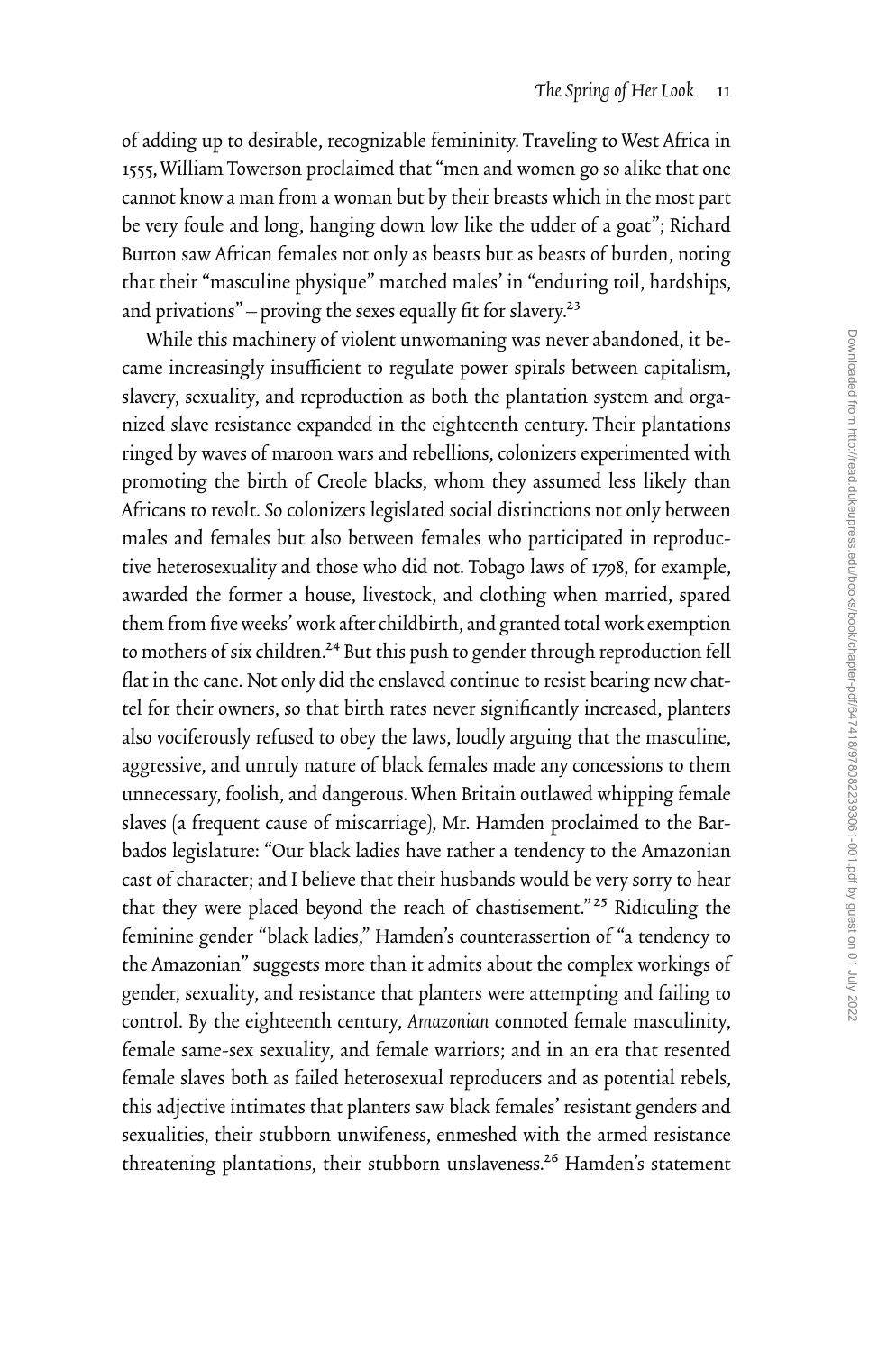also insinuates that Caribbean planters' supposed solution to dangerous Amazonianness was not *compulsory motherhood*, as in North America, but *compulsory heterosexuality*: slave husbands, without actual patriarchal power, are evoked less as real people than as symbols of a heterosexual domination that could keep enslaved females properly docile. Caribbean slavery would compel black females to become women not so that they could be bred, but so that they could be hetero-fucked.

And they were, often by white men. In this archipelago where few European women settled, the presence of housekeepers, *ménagères* or *huishoudsters* females of color in ongoing relationships with white males—at once institutionalized interracial heterosexuality and domesticized slavery's social imbalances, embedding them in the realm of the intimate in ways that partnerships between slaves could not. But these relationships also caught planters in a bind: the forced unwomaning of African females that had migrated so supply from slave ship to cane field stumbled when invited into the bedroom. White males sharing beds with brown females did not want to see their sexual consorts as almost-men, making their sex sodomy; nor did they want to equate them absolutely with animals, which would make their encounters bestiality. To navigate this bind, especially in cases of long-term concubines, colonial imaginations experimented with the idea that some females of African descent could be humanized *and so feminized* by relationships with white men. Exceptional specimens could become dark versions of *women*, that is, legitimate objects of white male heterosexual desire. This idea informs the imagination of Isaac Teale's famous "Sable Venus," which exclaims:

O sable queen! Thy mild domain I seek, and court thy gentle reign So soothing, soft and sweet; Where mounting love, sincere delight Fond pleasure, ready joys invite And unbought raptures meet.<sup>27</sup>

What makes sable beauties into women is how naturally, how sincerely they express interracial heterosexual desire, "mounting love" and "unbought raptures" for European male partners. Such love, planters rationalized, not only elevated interracial sex above the bestial but also mitigated slavery's inhumanity. "Love," writes M. de Chanvalon of Martinique, "the child of nature . . . inspires and invigorates all the thoughts and purposes of the Negro, and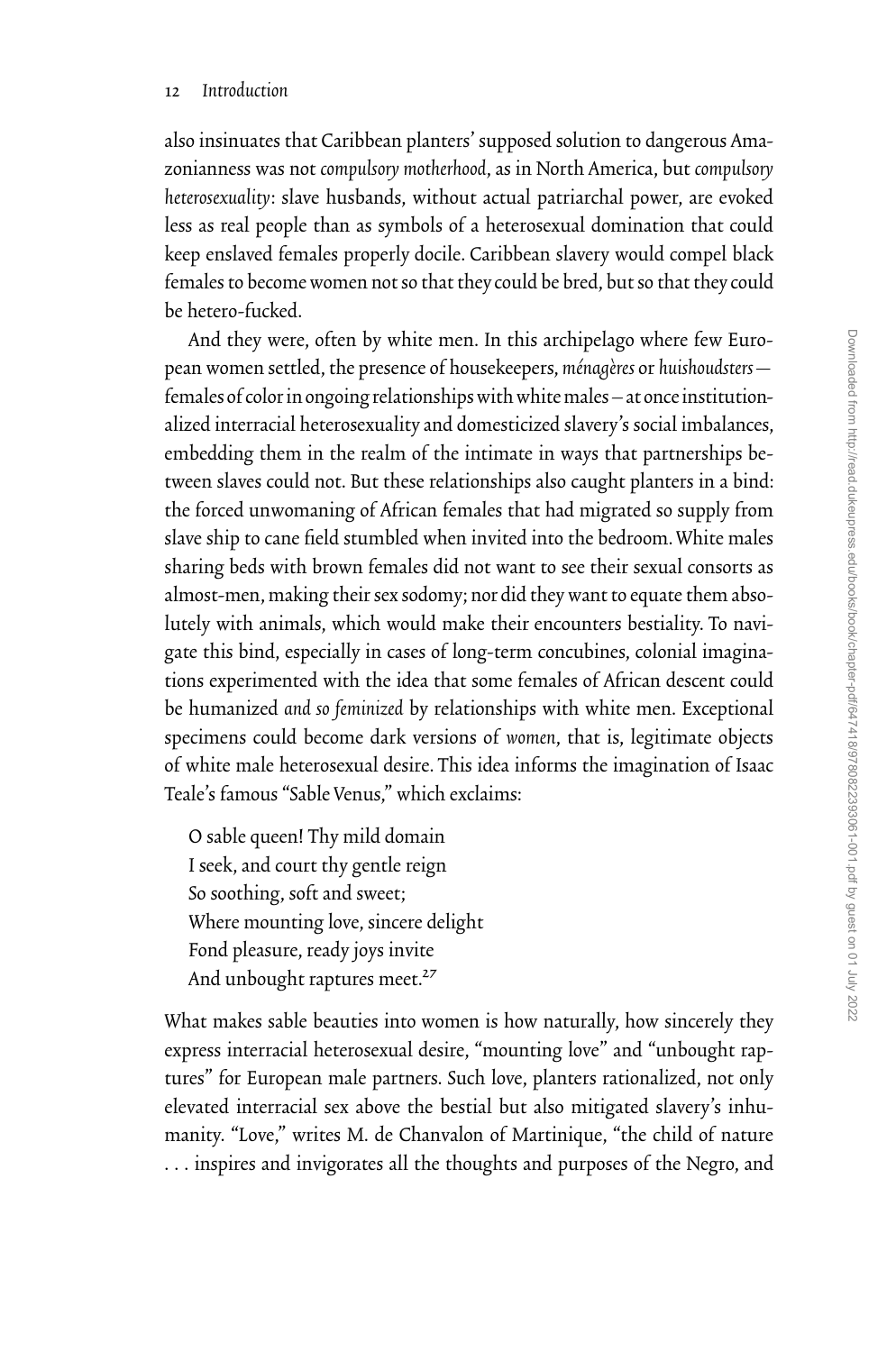lightens the yoke of . . . slavery."28 Increasingly, though, this love slipped from the yoke of slavery altogether, as housekeepers and their progeny were among those most frequently manumitted. Brown women first gendered, then freed through hetero-sex became increasingly visible presences in Caribbean colonies: Haiti's free colored population skyrocketed from 500 in 1700 to 28,000 in 1789, and Cuba's increased from 36,000 in 1774 to 153,000 in  $1841.<sup>29</sup>$  On many islands free women of color quickly outnumbered white men, white women, and free men of color, standing Amazonianly as heads of their own households.

So how to manage this treacherous heterosexualization, which both justified keeping women of color under white men and emancipated them from the cane fields' ungendering and unfreedom? Colonists responded by putting pen furiously to paper, writing checks on women of color's freedom as well as on their womanness. Legal strictures—which, unlike laws favoring slave pregnancies, planters upheld—mounted a backlash against Afro-Creoles. Trinidad, Suriname, and Haiti were among the colonies to pass laws that limited mulatt*o*s' right to own property and testify, and—in an attempt to limit dark beauties' "refinements of voluptuousness" and "their influence over the men, and the fortunes lavished on them," as the contemporary visitor Leonora Sansay writes of Haiti—forbade mulatt*a*s to be called *madame*, wear silks or jewelry, or appear in public with uncovered hair.<sup>30</sup> These sex-specific strictures not only aimed to keep women of color from being classed too closely to white ladies but also legally restricted their ability to be gendered like them, ensuring that the latter's femininity never looked or sounded like the former's (even if they attracted the same sexual partners). Colonial chronicles bolstered this unwomaning by imagining new paths to old stereotypes. They carefully mythologized a split between the luminous attraction of white ladyhood's receptive femininity and the glittering seduction of brown womanhood's aggressive voluptuousness—which, by ensnaring partners indiscriminately, proved a kind of forceful masculine libido in drag. Edwards cites Teale's and Chanvalon's assessments of sable Venuses' prodigious love and then goes on to strongly object to any possible humanization or distinction of the female through eroticism. Noting the "licentious and dissolute manners" of both sexes of "Negroes in the West Indies," he retorts: "That passion therefore to which (dignified by the name of Love) is ascribed the power of softening all the miseries of slavery, is mere animal desire. . . . This the Negroes, without doubt, possess in common with the rest of the animal creation, and they indulge it, as inclination prompts, in an almost promiscuous intercourse with the other sex."31 Under patriarchs'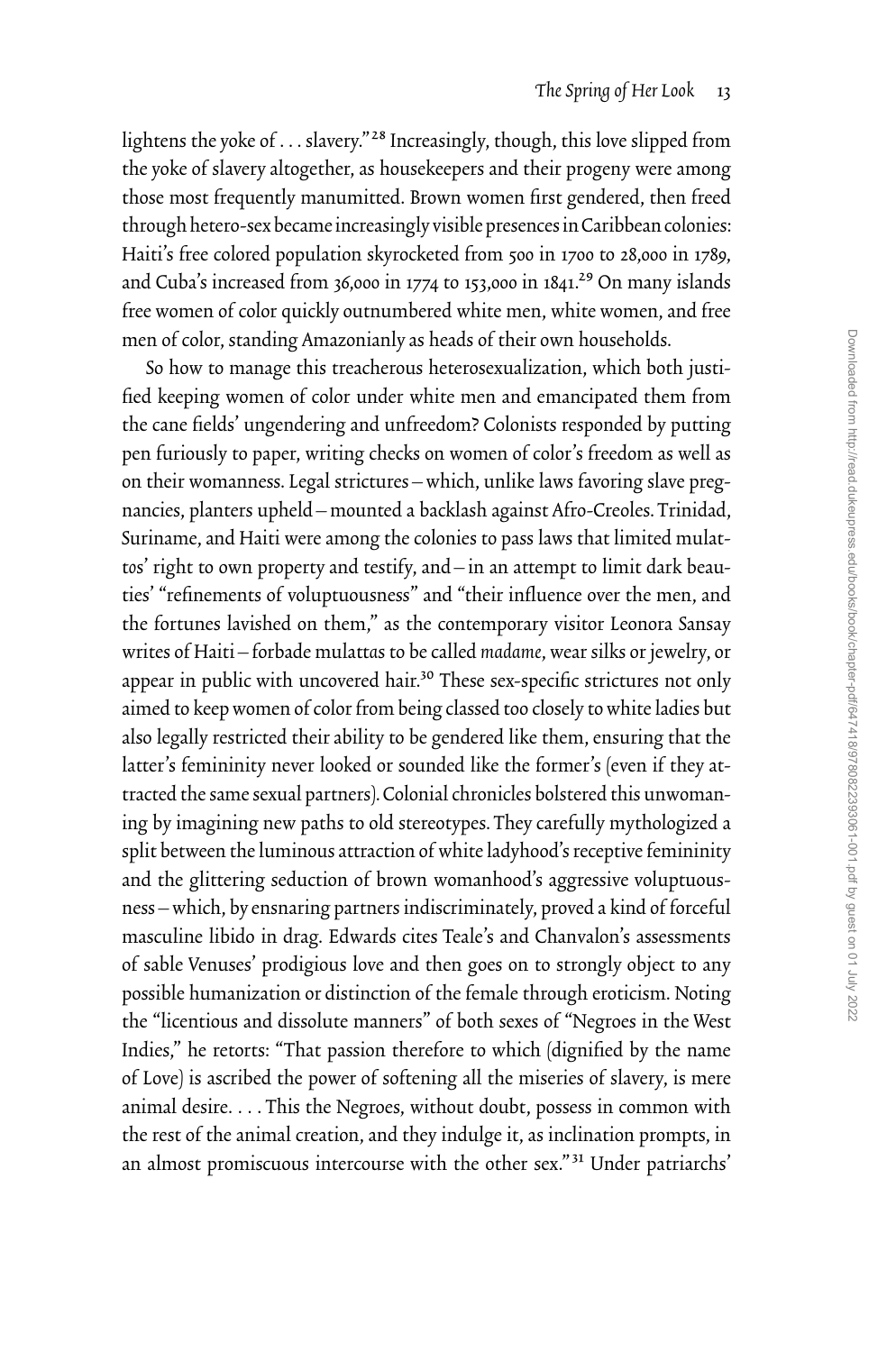pens, a *so very feeling*, Oshun-like eroticism was at once an avenue to the female of color's humanization and proof of its impossibility; it at once promised to elevate her to womanness and returned her to unevolved femaleness.<sup>32</sup>

And so Cliff 's question continues to echo louder and louder for me: *what does it mean* for a brown woman to love another woman in the Caribbean, when both the verb *love* and the noun *woman* have been such volatile, policed concepts in the ships, cane, and beds of the region's history? Slavery's overlapping, conflicting, violent mythologies trace historically specific reasons why heterosexuality becomes a dense site of power transfer in the Afro-Caribbean, as well as what remains at stake in resisting its compulsions. They also trace why *woman*ness is such fraught, contested terrain in the archipelago: volcanic terrain whose destructive potential does not—especially in the years just after emancipation—dissuade Caribbeans from claiming their right to inhabit it, asserting their need to decolonize it. Tracing the poetics of this Amazonian decolonization, I insistently background the copious imperial writs that hypersexualized and unwomaned females of African descent and instead foreground imaginary landscapes in which the enslaved and their descendants gender and eroticize their own kind: an imagination that often survives, as Brand writes, in fire-ravaged "triangles, scraps, prisons of purpled cloth" asking to be read with special care.<sup>33</sup> Such scraps insist that while conscription into white womanhood was always already a trap, the legal denial of brown womanness was always already part of material bondage; so for writers to proclaim that females did not have to become women would not be new in the African Americas, would not be in and of itself emancipatory. In using the phrase *women who love women*, then, and in respecting that the masculine, feminine, and androgynous cultural workers whose texts I analyze all return to this term, I remain painfully attuned to the historical reverberations of a contested noun, a problematic marker of humanity.

At the same time—just as to assume that *mati* means the same thing as *mate* would be to miss Creolization altogether—to assume that calling oneself woman, *uma*, or *fanm* means accepting colonial masculine-feminine, humananimal divisions is also to miss the difference that Creolization makes. Not despite but partly because of histories of enslavement, the Afro-Caribbean *woman* seems poised to be rescripted as what we might in another language call black queer or quare gender. Exclusionary, "pure" womanness was as much an invention of white supremacy as of heteropatriarchy; and to undercut the power of this invention, Caribbeans stretched, hybridized, recolored, reshaped,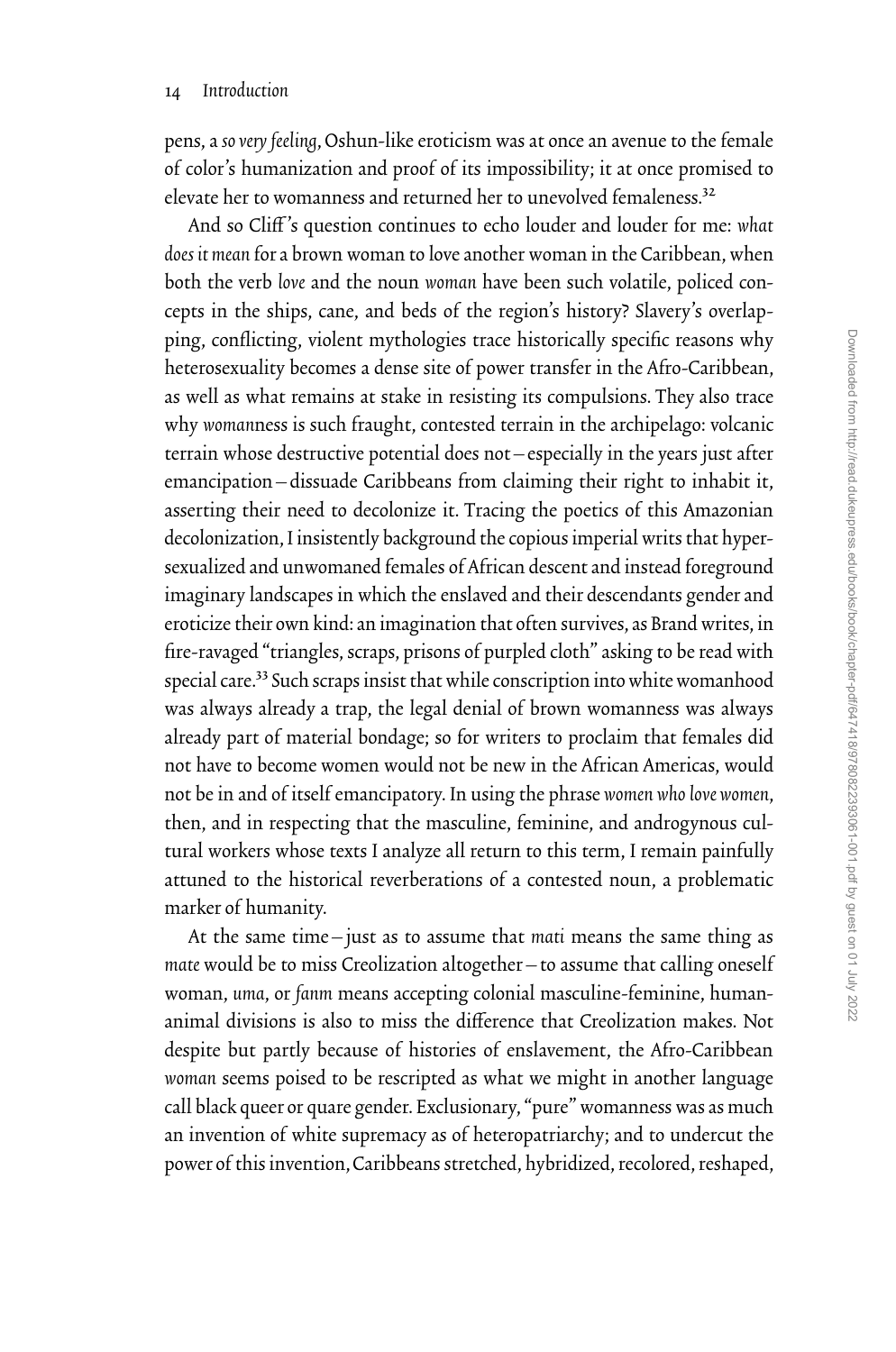redressed and reformulated this category so that it no longer remains the same flattening, oppressive one that queer theorists critique. Systematically denied slaves in the cane fields, it is sugar that they continuously thiefed, broke, melted, burned, fermented, and reconstituted to meet their needs: insisting on being both/and, either/neither, endlessly shifting combinations of black ladies and Amazons, women and not-women, *obinrin* and *machas*,34 making this strategically unstable composite mean *otherly* than what colonists ever imagined. Like the fair-skinned, haloed images of Santa Barbara that Cubans and Brazilians transculturated into representations of the Yoruba *orishá* Shango (Kawo Kabiosile)—Shango, the protector of female masculinity and female same-sex desire; Shango, energy of revolution and social justice—*woman*, *uma*, and *fanm* will be transculturated to mean radically, explosively, electrically differently.<sup>35</sup> When a woman loves a woman in the Caribbean, none of these words will mean the same as they do in the Global North.

### The Spring of Her Look: Landscapes of Work, Landscapes of Desire

"What would it mean for a woman to love another woman in the Caribbean?," Cliff asks, then going on to clarify, "not in a room in the Mediterranean, not in a Paris bar, not on an estate in England."36 And the specificity of place, *in the Caribbean*, is much more than a backdrop for eroticism in the texts of Caribbean women who love women. Like the African bodies claimed and altered by colonialism, the region's waterways, flora, and earth constitute concrete, contested sites whose manipulated materiality matters complexly. Sugar islands, islands planted with tamarind, mangoes, star apples, bougainvillea, breadfruit, and palm trees, full of aluminum mines, oil fields, resorts, communal yards, and *hounforts:*37 if anything in the archipelago has been as constantly, systematically transformed, exploited, contested, and subverted as the colonial invention called Caribbean womanhood, it is the colonial invention called Caribbean landscape. Since shortly after Columbus's arrival, Europeans have worked to "fix" this topos for cultivation and exploitation. Beginning in the sixteenth century, ships transplanted African, Asian, and Pacific cash crop (sugar cane) and food (breadfruit) plants in the same vessels that carried slaves and indentured laborers; and—in a constant war with rain forests' unruly, unprofitable biodiversity—planters conscripted those workers to create monocul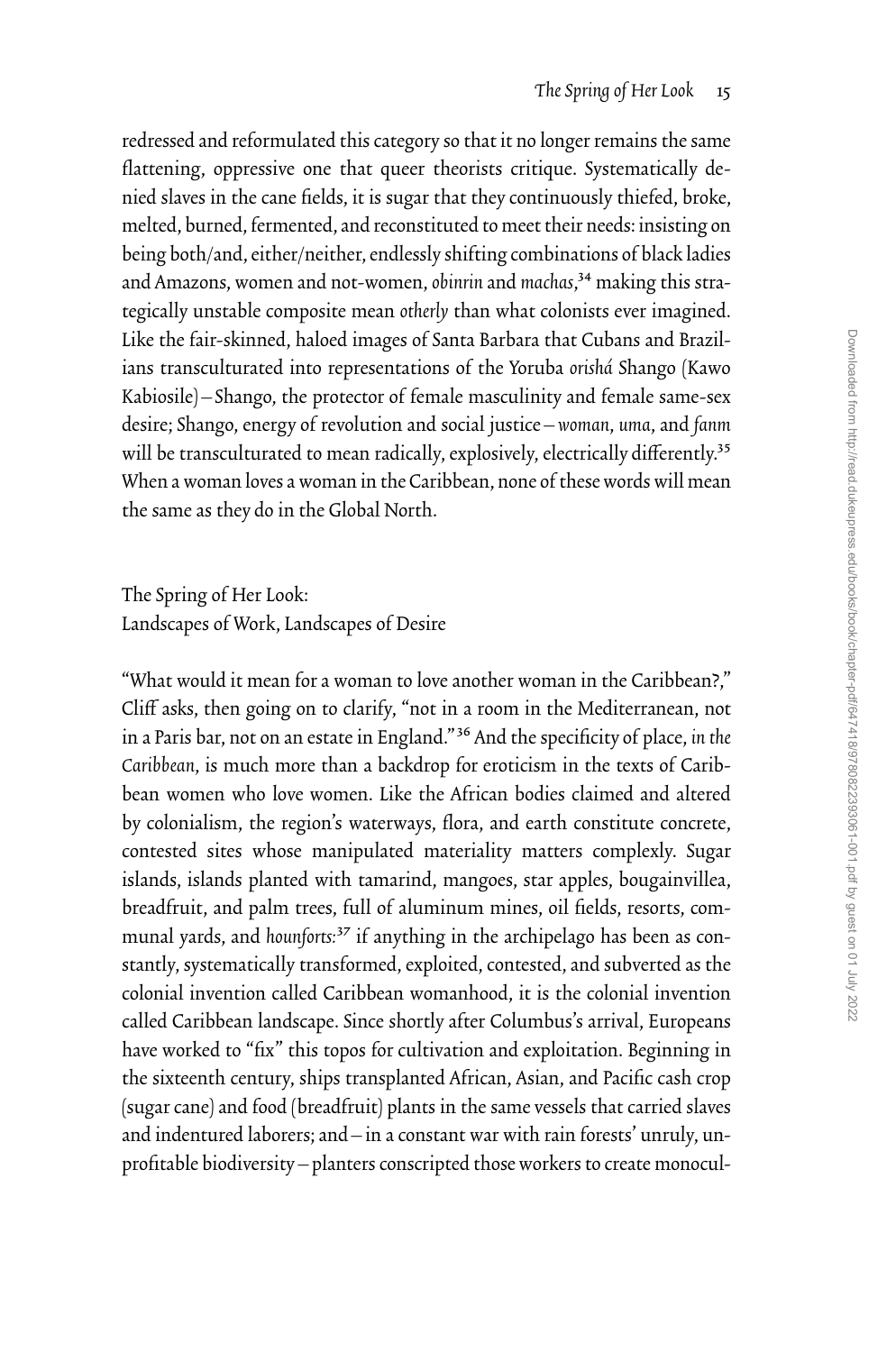tural plantations that would fulfill European nations' capitalist and imperial desires. Since Columbus's very logbooks, European observers have also worked to fix this topos on paper, simultaneously recording and inventing West Indian "nature" through obsessive travelers' descriptions, landscape painting, and encyclopedic natural histories (including those of Bryan Edwards). In these texts, colonialist logic—the logic that drives enterprises from the plantation to the free-trade zone or the all-inclusive hotel—imagines the landscape in which enslaved, indentured, or underpaid laborers work as a natural given, a passive, preexisting totality that the plantation owner charts and "develops." But landscape—which is not trees, rivers, or flowers, but *an imaginary way of organizing these into a "whole"*—in fact appears not as a preexisting entity but as a continual practice: one that, like the invention of womanhood, proves subject to constant disruption and rerouting.

One early European landscape artist who covertly experimented with such rerouting was Agostino Brunias. Commissioned to paint for the colonial elite, Brunias produced very few "pure" landscapes. Instead, he peopled idealized outdoor scenes with colorful, active figures—notably women of color of various skin tones and occupations—dancing, smoking, returning from market, washing, selling fruit, or enjoying the smell of flowers. One such humanized landscape, *Three Caribbean Washerwomen by a River* (c. 1770–80), features two mulattas and a black woman literally *in* the landscape, submerged to the ankles in a stream bordered by a cliff and hanging foliage while gracefully wringing, beating, and laying out white clothes and talking to each other (figure 1). In the painting's interweaving of blues, greens, and browns, the diversity of the Caribbean landscape appears not as a space of feminized passivity but as a space of active, ongoing work—and in fact, active *women's* work. Not only the site of work, landscape also *constitutes* work here. *Three Caribbean Washerwomen* traces parallels between the women's work in the landscape (ordered, we imagine, by colonial planters) and Brunias's work in producing landscapes (contracted, in fact, by colonial planters). The clothing wrung by the central mulatta recreates the curving form of the vines hanging above her, while the cloth beaten by the black woman carves an outline similar to the mountains over her shoulder. These visual echoes remind us that Brunias's hand shaped these supposedly natural features in the same way that the washerwomen's hands shape clothes. It also emphasizes that creating a stylized relationship between supposedly empty, passive land forms and savage, self-offering tropical flora that colonists could justify exploiting is intellectual *labor* that, like the manual labor of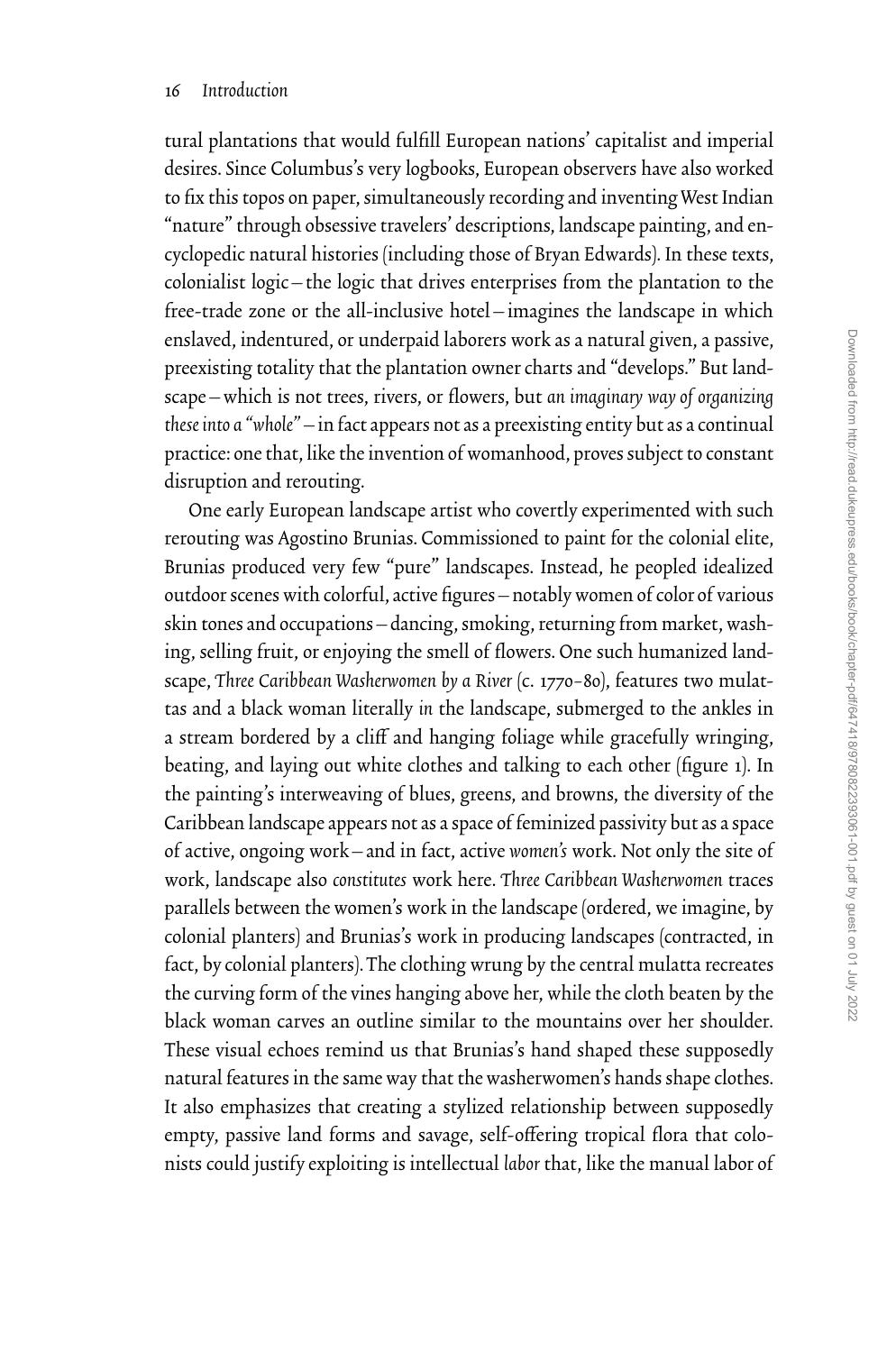

Agostino Brunias, *Three Caribbean Washerwomen by a River.* Painting, oil on canvas, 30.5 × 22.9 cm, c. 1770–80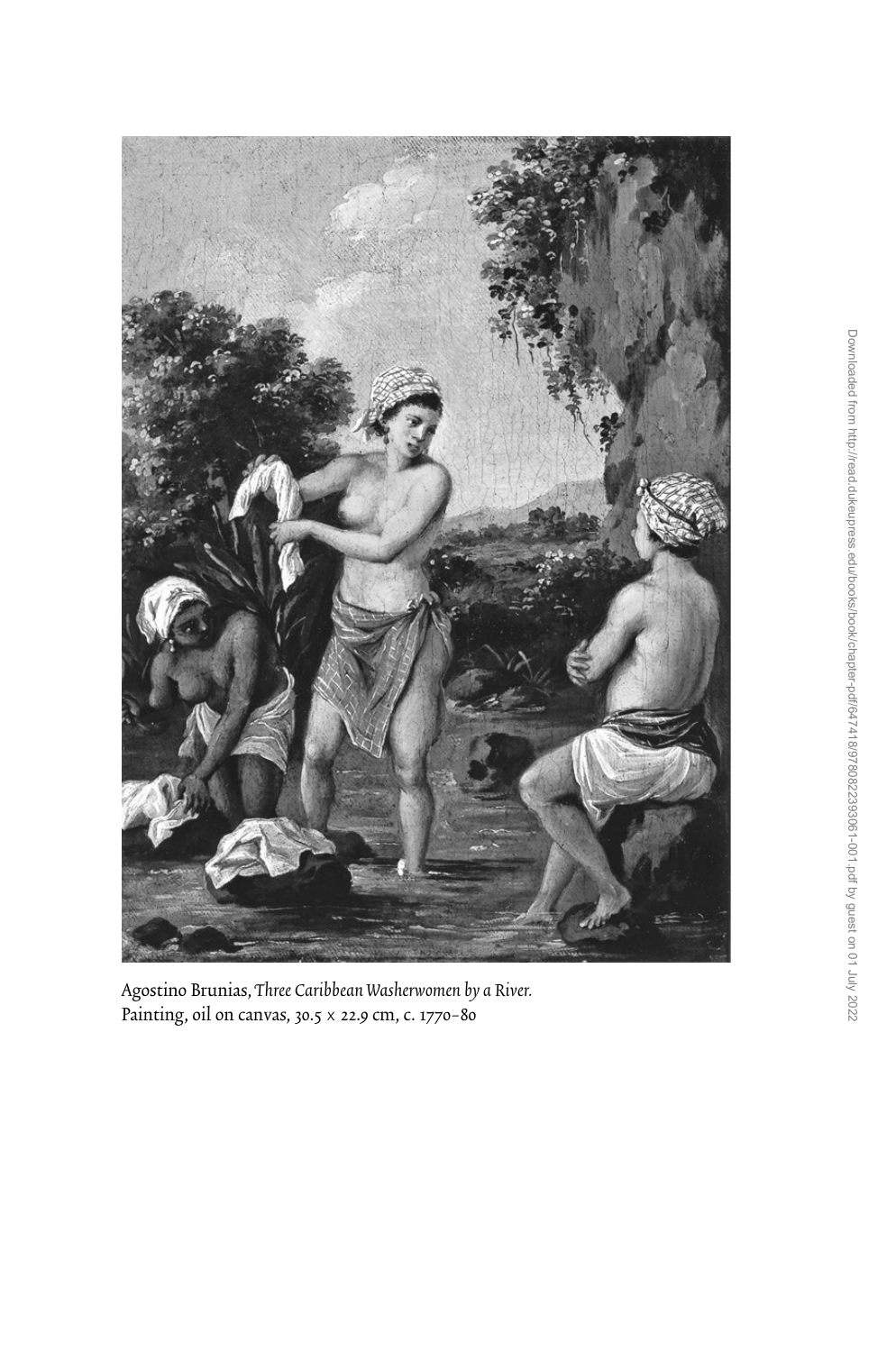bleaching stains on white clothing, erases much to produce the desired effect. The whiteness of the clothes also recall the painter's blank canvas, intimating that the conceptual work of producing landscape is not a flat reproduction but, like the working over of that other cloth, a process of manipulating, twisting, bleaching, and reshaping material to suit colonialists' needs.

While landscaping, like laundry, is ostensibly done here in the service of local whites, that women of color are performing work paralleling the painter's also has another implication. Washing out the Caribbean, reshaping its landscape, is the kind of work that women of color have always done and can, in fact, do on their own account. Or, as Jill Cassid puts it in her fine study of colonial landscaping: " 'Landscape' [should] be understood not merely as a European genre of painting and gardening or technique for the production of imperial power *but also* as a vital but overlooked medium and ground of contention for countercolonial strategies."38 Working not only as physical laborers on Caribbean lands, female field hands and their descendants also took on that other intellectual land work of inventing landscape. Washerwomen and their *zanmi* continually imagined their own, anticolonial topographies, talking out relationships to surrounding rivers, mountains, and trees over laundry and leisure. In this book, I seek out the submerged epistemologies plotted in *their* fields. The Caribbean reinvented in these women's landscapes will be an interactive ecology in which the colonized struggle for interpretive power by asserting the right to imagine a geography in which they can live, wash, talk, work, and rest safely. Like the women themselves, roses, everlasting, jasmine, oranges, and cane—all transplanted to the region by European colonists perform another move to enter this ecology. They travel from the position of commodity to that of living being and interlocutor, talking to the women as the once thingified women talk to each other in the river. This move is not simply a "cultural difference" in viewing landscape but a challenge to the empiricism of empire. As these imaginary mappings refuse the passivity and stasis of *nature morte* (still life) and *nature à l'état brut* ("unimproved" nature), they like the constant migration of rivers—reshape land that conquistadors hoped would stand still under their feet. At the same time, they question whether *any* of the living matter that the colonizer's model of the world posited as (socially) dead and empty—brute nature or brute humans in need of civilization—really were such. They assert, instead, that vines and waters, mountains and trees, women and slaves interact in complex ecological systems in which their agency is continually both undercut and reestablished, drowned and dredged up.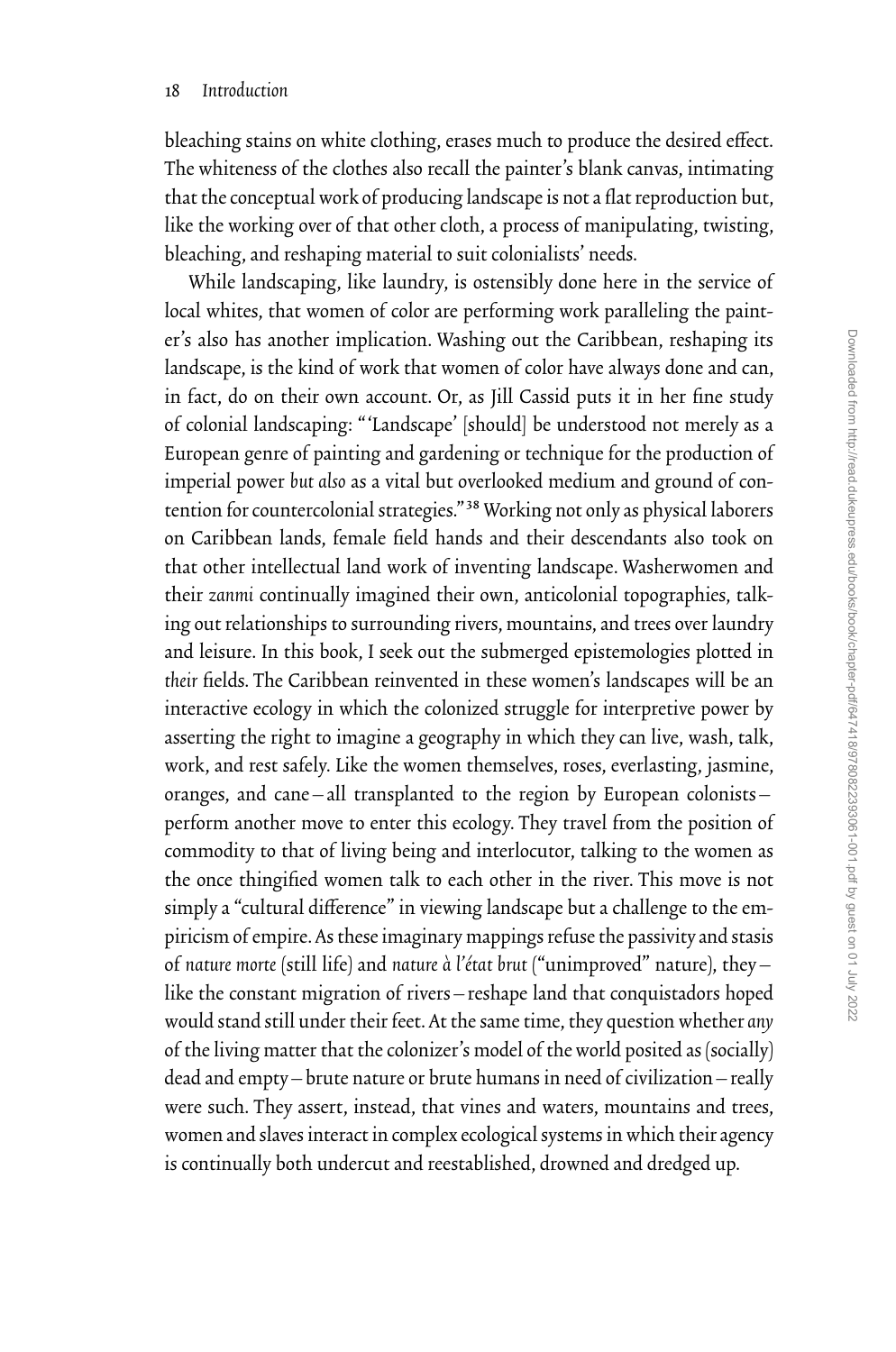If landscape and work run together in *Three Caribbean Washerwomen*, so do work and sexuality. These water-soaked women's poses evoke a brown female sexual availability that washes through the West Indian terrain as "naturally" as their riverine work—whose nature, as seen in the manipulated shapes of laundry and land, is figured as ongoing artifice that female artisans stand to intervene in. All three women are beautiful and bare-chested in the river, breasts thrust together by the work of washing. The standing mulatta wears a tellingly scarlet cloth tied loosely around her waist to reveal the length of her left thigh, whose fullness seems at once a product of hard work and a promise of abundant sexuality. From breasts to thighs, the suggestive ways in which work and eroticism intermingle in these laundresses' bodies intimate how inextricably sexual and manual labor were woven together in slavery. They trace how, like harvesting cane or washing clothes, sexual activity formed part of the unpaid *work* slaves were legally bound to perform for owners—work they performed so regularly that their sexualization became a standard element of Caribbean tableaux. Since Brunias's paintings were sold to male owners of great houses and mansions, this brown female sexuality initially seems to run as effortlessly as the river toward white masculine viewers who could enjoyably fantasize about claiming heterosexual connections with the same entitlement with which they claimed Caribbean lands, and vice versa.

But these round-thighed brown women crouching before one another, standing open-legged toward each other, suggest another possible "natural" direction for Caribbean female eroticism in these constantly replanted, reconfigured tropics. The subjects are actually not looking out at the (putatively white male) viewer at all. Instead, the washerwomen gaze intently at each other; and their pleasurable engagement, their graceful leaning together at once humanize their work and homo-eroticize their lovely coworkers. This electric shared gaze turns the washerwomen's river into a space that (reappropriating Roumain's phrase) I call "the spring of her look": somewhere women keep fresh water and fresh eyes for each other, refusing to imagine them as commodifiable natural resources for someone else to survey or claim. The painting's most intriguing figure is, for me, the seated mulatta whose back faces us. This washerwoman has completely stopped working—and completely turned her bare breasts and (laughing, I imagine) eyes away from viewers, toward the black and brown laundresses in front of her. An alternative landscape and womanscape could be gathering in these eyes: the spring of *her* look, which contemplates river, trees, mountains, breasts, thighs, and open mouths in ways that cannot be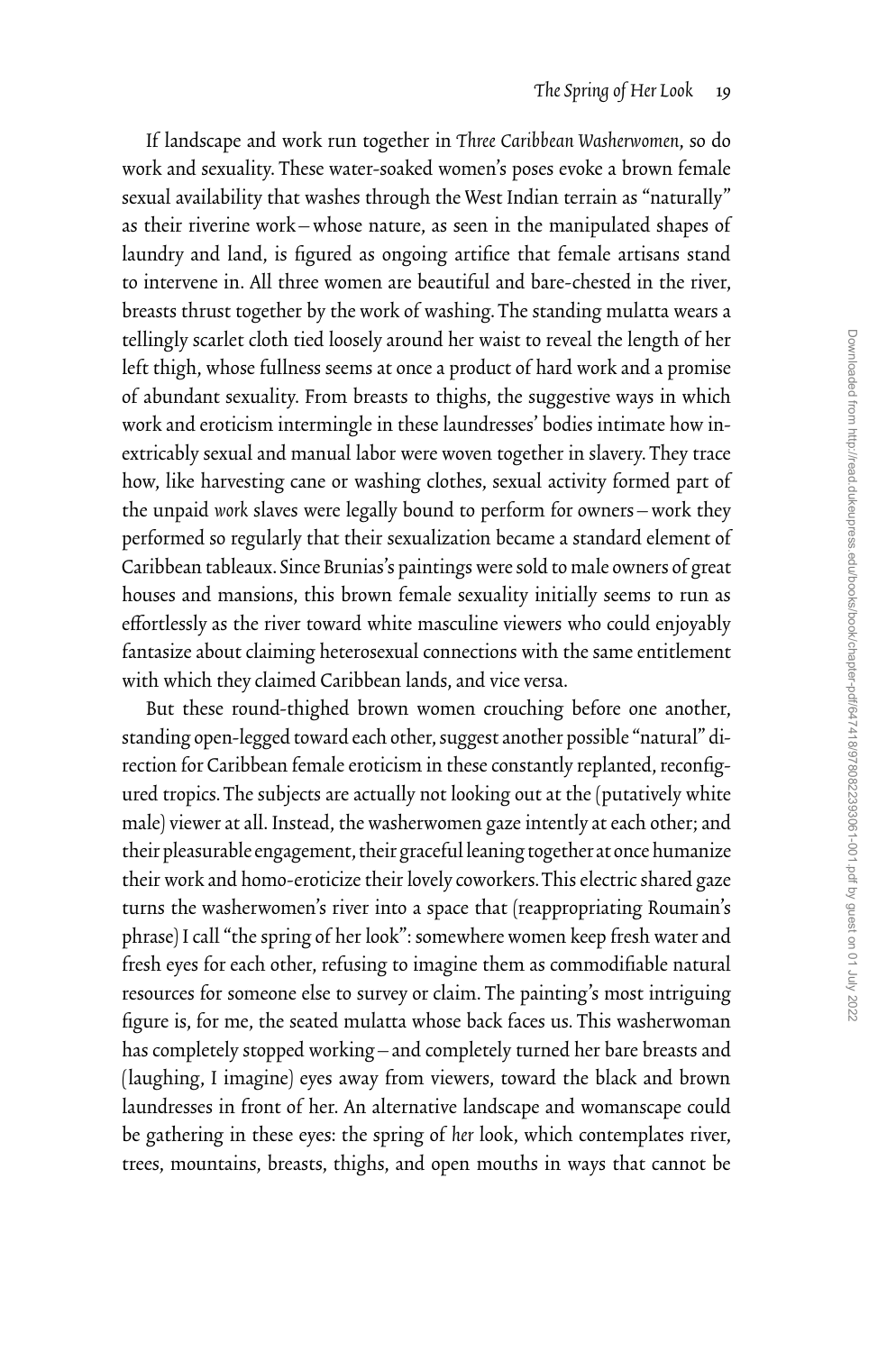intercepted by the landowner who buys this Brunias landscape and its cleverly posed washerwomen. The imaginary space of the mulatta's gaze, working over three Caribbean women by a river, suggests to me one of the most important connections between land and female beloved that I explore. Like landscape, female sexuality has never been passive ground for fulfilling imperial desires, but rather, as Arjun Appadurai writes of the former, "an organised field of 'social practices,' a form of work . . . and a form of negotiation between sites of agency" that women of African descent have always taken on for themselves.<sup>39</sup> Just as they reorganized the field of social practices that created landscape, so too did women of color workers reorganize those that invented female sexuality, carving out creative space to imagine eroticism working for them. Recent studies, including Hilary McD. Beckles's *Centering Woman*, illustrate how housekeepers used sex with white landowners to receive benefits ranging from manumission to cash with which to buy property.40 In this project, I focuse on how enslaved women and their descendants used *sex with each other* to effect a different kind of erotic autonomy, on how same-sex eroticism enters into the history of sexual labor in the Caribbean as a practice by which women take control of sexuality as a resource they share with each other.

What does it mean not only for women to love women in the Caribbean but also for us to engage these lovers as activists in their erotic and sexual practices? The following chapters chart women's reclaiming of *eroticism* as a wellspring of resistance to colonial symbolic and economic orders. I mean this term in the sense explored by Audre Lorde in her landmark essay "The Uses of the Erotic: The Erotic as Power": as a sharing of deep, possibly but not necessarily sexual feeling that emerges as a resource with the power to motivate individual and collective change.41 The chapters also trace an intersecting stream of resistance that runs through taking back *sexuality* as a powerful "commodity" (to rework a phrase from Luce Irigaray) that women keep for themselves.<sup>42</sup> Some recent queer scholarship has chosen to downplay the centrality of same-sex sexual activity as a category of analysis, privileging myriad forms of queering gender and sexual norms including erotic friendships, spinsterhood, and masturbation. However, I maintain that both the erotic *and* the specifically sexual reclaiming of women of color's bodies remain crucial points of consideration in a West Indian context. It examines the importance of women of color's mutual sharing of eroticism—their shipmate-like *feeling for* each other when, as (possible descendants of ) reified, enslaved, *unwomanly* workers, they were not supposed to feel. But it also highlights the importance of their mutual sharing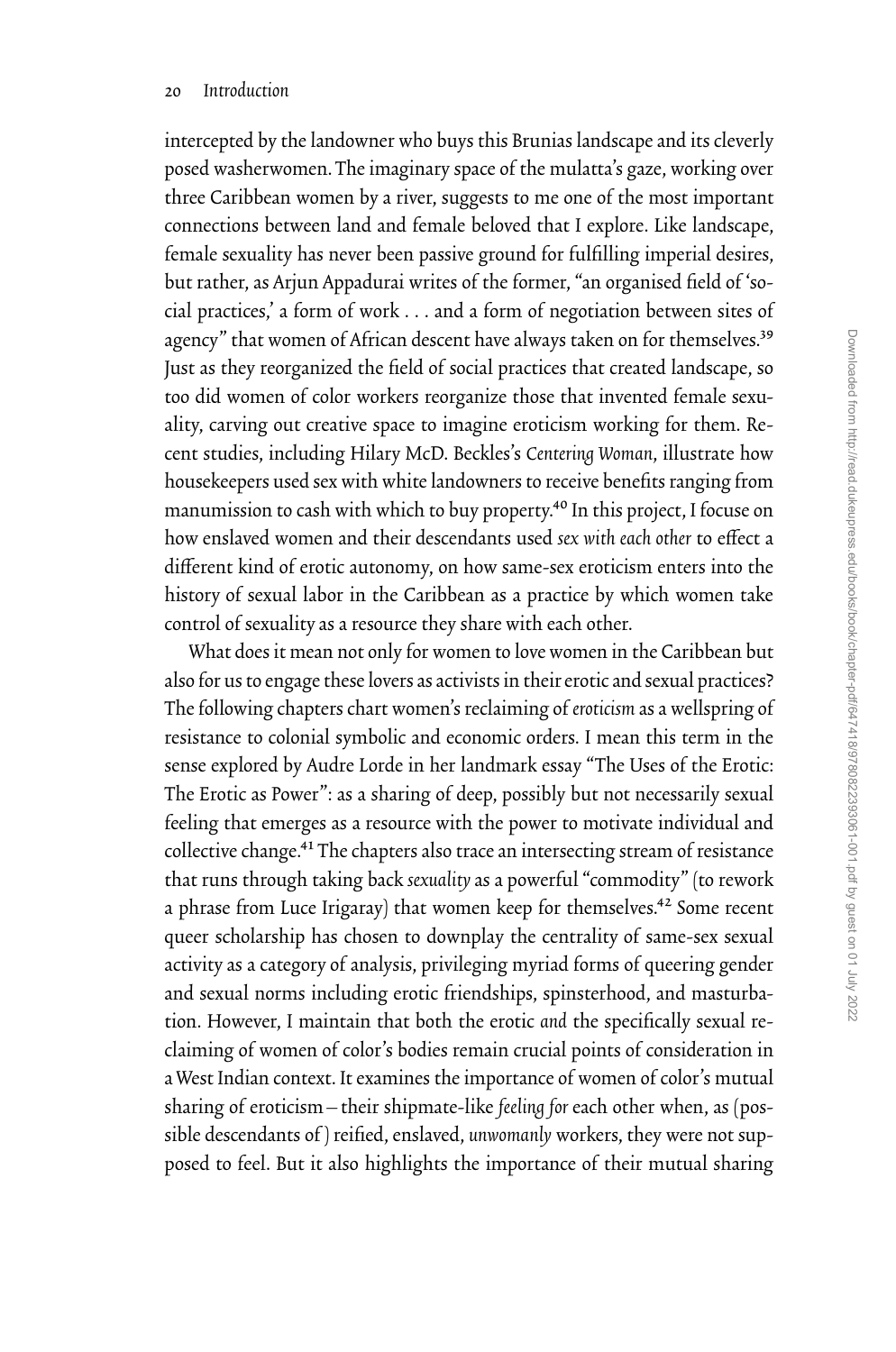of sexuality—their *feeling* each other's breasts, thighs, and waists when their (ancestresses') bodies, as working and sexual commodities, were supposed to be the exclusive property of white men.

In Haiti, *tè* (land) is another word for vagina; in Trinidad, *wuk* (work) is another word for sex.43 My interest concerns how women of color reclaim *tè* and *wuk* for themselves—in both senses of both words—and how this reappropriation works and falls short as a strategy for resisting the imperial logic that naturalizes the exploitation of territories and bodies alike. The reclaiming of sexuality as alienated labor emerges most clearly in chapter 1's discussion of the practice of *matiwroko* (or *mati* work) in Suriname, where Creole women engage in a system of relationships that views sexuality neither as a natural given nor as an identificatory marking. Instead, like other work, it emerges as a series of activities that these women can perform or refuse, accept or transform, enact or rescript. The linkage of sexuality and work continues in chapter 2, where a white woman's refusal to embrace the roles of wife and mother is simultaneously imagined as a sexual and a career choice—a decision to love women and to pursue a career she loves. In chapters 4 and 6, the site of work is consistently imagined as the site of same-sex eroticism in the texts of Capécia and Brand, whose characters' working and sexual bodies are reclaimed through parallel reimaginations. Moreover, providing a counterpoint, it is the *lack* of working bodies in chapter 3 that ultimately emerges as one of the chief rifts in the utopian gynoerotic vision of Faubert's poetry. In the geographies and sexualities of these texts, the link between woman-to-woman eroticism and landscape is not simply that both are (mistakenly) assumed as natural, but that the cultural production of both depends on their erased connection to a third term, *work*. After all, nothing is natural in the fabricated tropical paradise of the West Indies because it has always already been under workers' hands.

Patronized by planters and governors, Brunias's insufficiently colonial landscapes were quickly reappropriated by the enslaved and their allies. In campaigns for emancipation mounted during eighteenth-century revolutions, abolitionists used these paintings as propaganda to prove the humanity of the Africans that slave owners had likened to apes and tropical fruit.<sup>44</sup> Toussaint L'Ouverture, the brilliant leader of the Haitian revolution that toppled slavery in the region's richest colony in 1791, wore a coat decorated with buttons featuring miniature Brunias landscapes. One on display at the Smithsonian Institution sports sumptuously dressed mulatta and black women standing tall in a landscape of beautiful palm trees. For Toussaint, too, these images of ennobled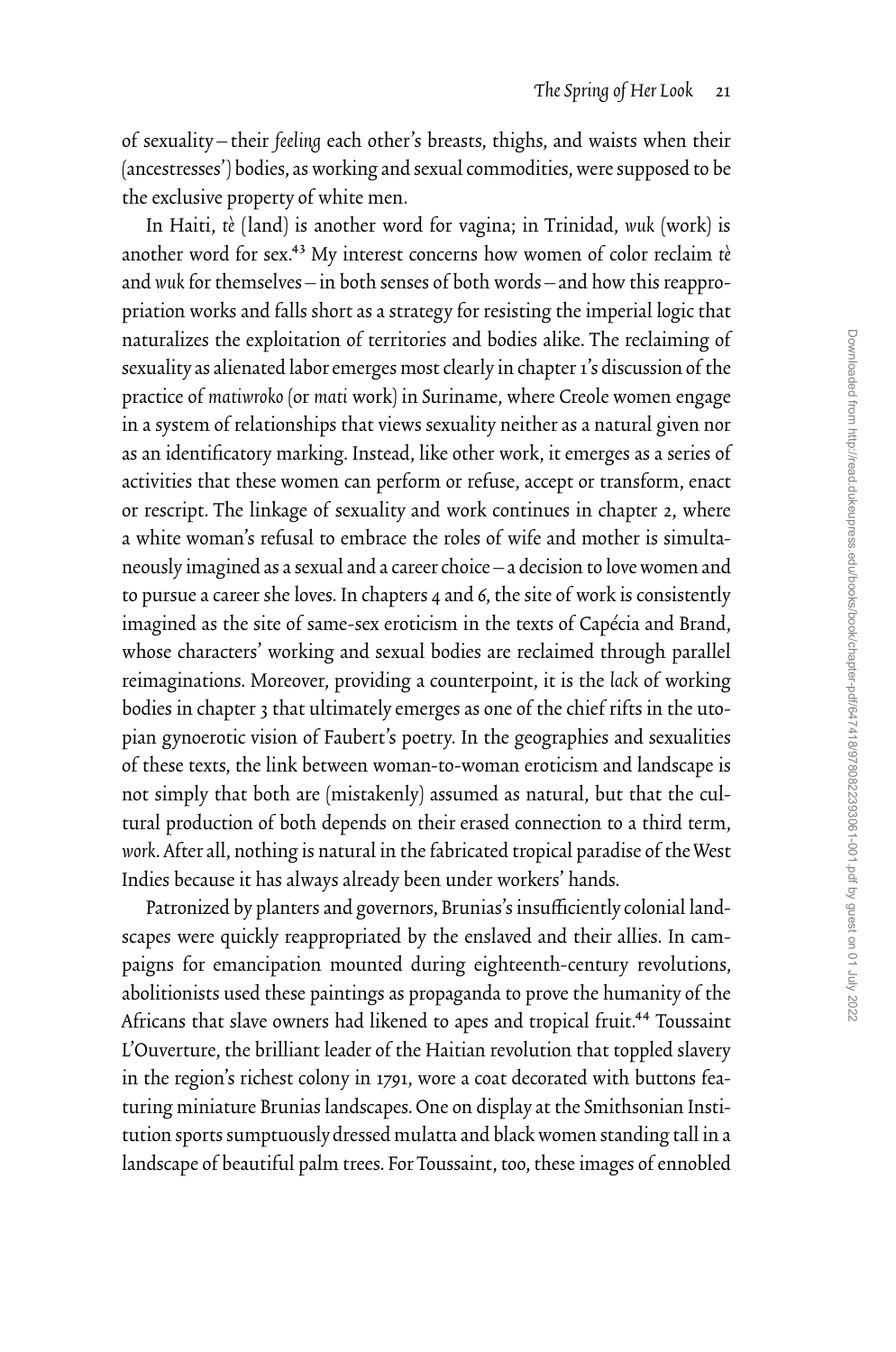black women in dignified landscapes must have looked like freedom. What might the revolutionary impact of such humanized land and woman images be, then, when the work of revisioning the social construction of Caribbean terrains and bodies is taken on by women of color themselves? What would it mean to the postcolonial Caribbean imagination if Brunias's washerwomen could describe the building of landscape and desire in their own terms? In the following chapters, I answer these questions by turning, literally, to texts penned by Caribbean washerwomen. Their writings, along with those of Afro-Creole domestic workers, brown ladies of leisure, and female revolutionaries, paint a "spring of her look" that washes out, blurs, mourns, electrifies, and sweetens the imperial lay of Caribbean lands in unscripted ways. When the washerwoman turns to face us, flora and female sexuality cease to lie still like *so many things* and begin to turn insistently like *so many actions*—like ongoing choreography that can always be interrupted and redirected.

## Like Thiefing Sugar: (Mati) Working Creole Metaphorics

One of these dance-like actions will be putting together sentences, the daily, lifelong reworking of words and images. Something as simple as a figurative phrase—like *thiefing sugar—*can mean a lot, poetically and politically. In an archipelago in which what empire charted as "physical reality"—flowers, trees, land forms, sexed bodies, sexual natures—has been constantly, tactically remade by both colonialists and countercolonialists, the elasticity of figurative language becomes a vital tool for reconfiguring those fields of social practice that make *Caribbean* and *woman* what they "are." As Alejo Carpentier famously put it, a "return to the real" cannot be sufficient to challenge the empiricism of empire: for "what is the history of America if not a chronicle of the marvelous in the real?"45 Challenges to the linearity of the literal punctuate Caribbean literary and oral cultures, in which a command of Anansi stories, proverbs, extended metaphors, and double-entendres flourishingly prove speakerly skill. Certainly, this "feeling for language, for imagery, and for the expression of abstract ideas through compressed and allusive phraseology" is, as the Jamaican linguist Velma Pollard notes, a West African inheritance.<sup>46</sup> But just as certainly this language play constitutes a practice that, like imaginations of Oshun and Shango, Creoles transculturated to serve their countercolonial conceptual needs in the Americas.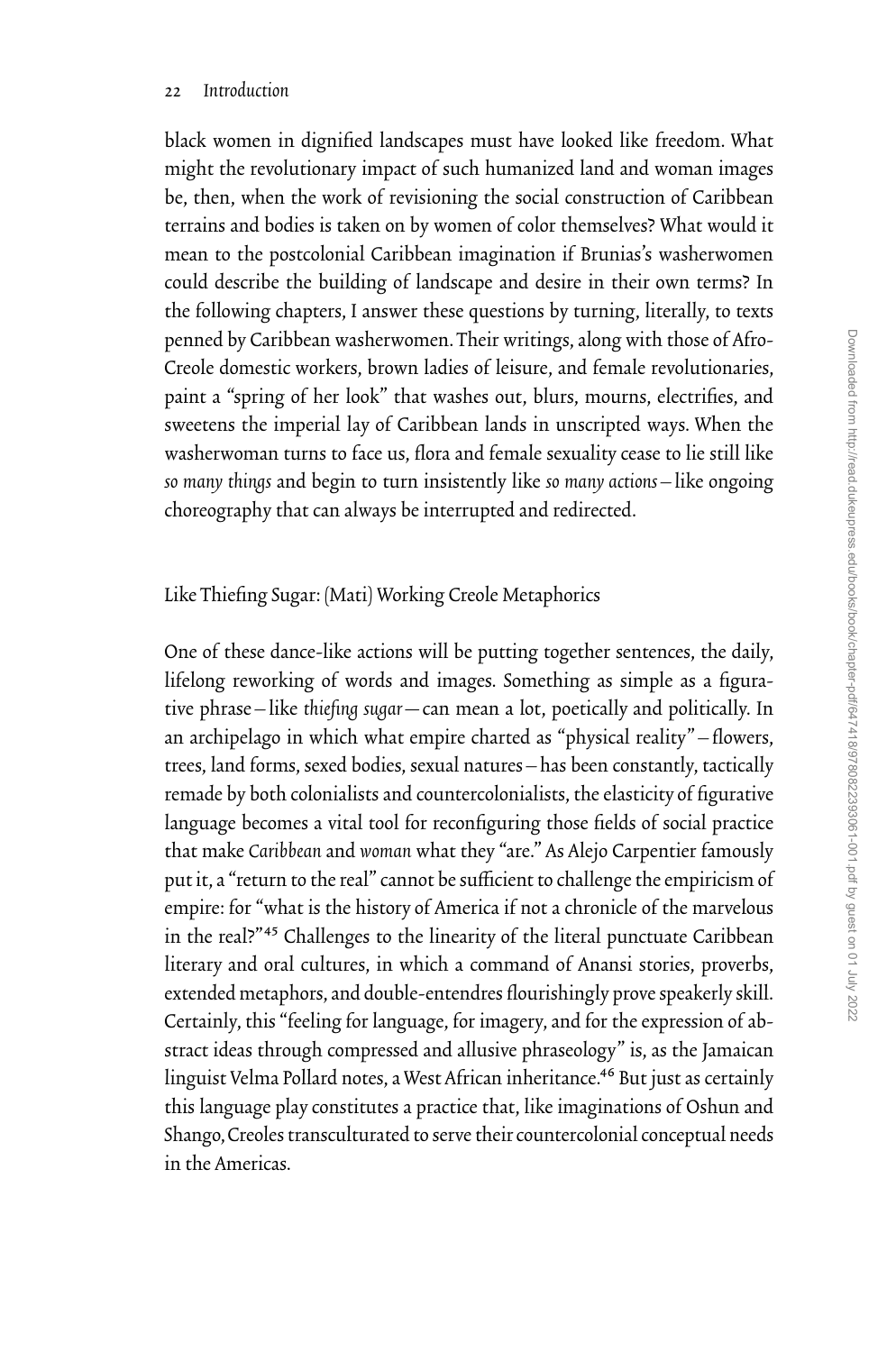In Suriname, for example, the enslaved crafted *odo*—(traditionally) women's sayings or proverbs—that voiced their understanding of the power of feminine gender and sexuality as work, not as artless nature. "Ya na wan uma: yu pata smara, ma yu safu ala meti!" (You're a woman: you have a small pot, but you soften all meat!), quips one, speaking the feminized labor of cooking and "giving sweetness" as something far from subjection.<sup>47</sup> And what may be the nation's most popular *odo* imagines tropical flora and women sharing an ability to take strength from adversity rather than succumbing passively to outside pressure. "Mi na banabon, a moro doti y'e trowe, a moro mi tya' bana" (I'm a banana tree: the more dirt you throw on me, the more bananas I bear), women say, multiplying sweetness under duress.<sup>48</sup> These metaphors refuse the pseudoscience of colonial chronicles that chart the properties of banana trees and black females in very different ways. Their figures of comparison (metaphor, simile, analogy) speak back to an imperial obsession with separation and categorization that divides human from slave, female from woman, man from nature. Instead, they *make sense through connection*—through a constant negotiation between "unalike" terms in which only relationality can make meaning happen. From its title onward, then, *Thiefing Sugar* centers on metaphors of landscape and sexuality because these have long proven central to Caribbean women's poetics of erotic decolonization. I approach their metaphors not as rarified literary tropes but as *everyday praxes of black feminism*.

I engage these imaginative comparisons because such metaphors make relational, black feminist sense of a history in which sugar, water, womanness, sex have been contested, explosive terrains. At the same time, it makes just that kind of sense to read their metaphors as points for opening dialogue not only with complex history making but with contemporary theory making. The intellectual work of enunciating regionality and sexuality (perhaps) no longer passes through travelogues or planter-commissioned landscape paintings. But it does, often, still pass through mappings of imaginative geographies, as writers and scholars speak back to imperial and heteropatriarchal world orders by contesting their lay of the land. As far-reaching as their banana trees, the metaphoric lands and waters of Caribbean women who love women stand to revise these recent theoretical landscapes in provocative ways. Not unlike the poems and novels of Surinamese *mati* and Jamaican lesbians, Caribbean and queer theories are saturated with spatial metaphors. Unlike these, however, such theory often misses intersections between nationality, race, gender, and sexuality also in need of decolonization. In the case of West Indian scholar-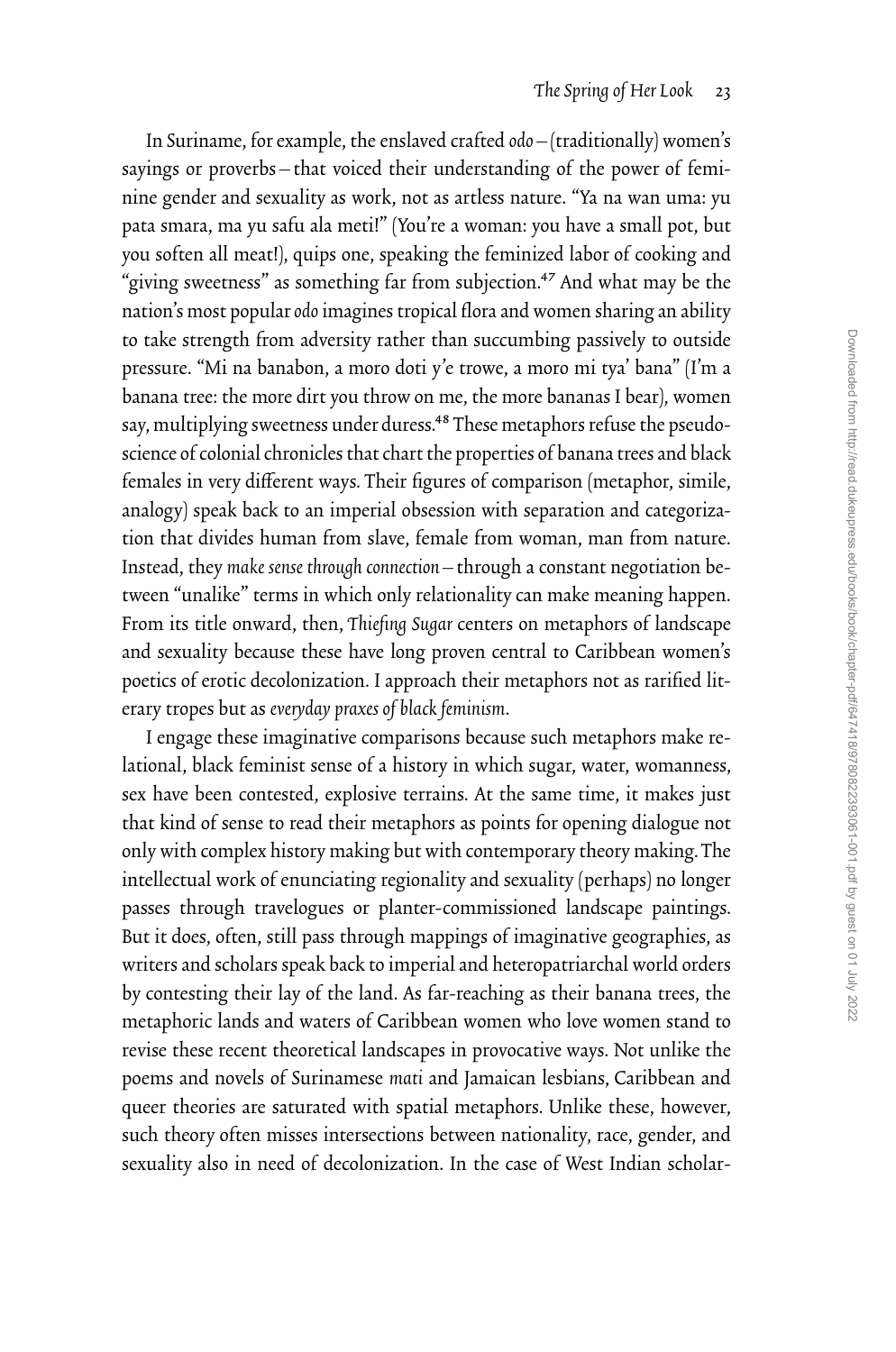ship, spatial figures are drawn largely from the so-called natural world, which, writers contend, is not a passive thing but a crucial actor in regional histories and imaginations. Beginning with the groundbreaking work of Jean Bernabé, Patrick Chamoiseau, and Raphaël Confiant, Caribbean theorists of *créolité* moved from a search for African "roots" to the imagination of "mangroves of virtualities," an image that employs the rhizomatic mangrove swamp as a standard vehicle for conceiving the Caribbean as a space of constant cultural intergrowth and interaction between blacks, browns, yellows, and whites.49 Another influential work, Édouard Glissant's *Caribbean Discourse*, explores the abyss of the sea as a metaphor for the turbulence and opacity of Caribbean histories.<sup>50</sup> Yet neither the *créolistes* nor Glissant address these landscapes' gendering. Does the mangrove retain the swamp's dangerous, sticky femininity? Does Glissant's frightening sea keep its conventional motherliness? Nor do the *créolistes* move to imagine interlocking mangrove vines as a space for viewing a multiplicity of desires like those that crisscross in the spring of her look, any more than Glissant makes account for the sexual and gender fluidity of the watery Martinican folkloric figure *manman dlo* or the Cuban ocean *orishá* Olokun.

While Glissant's *Poetics of Relation* includes a diatribe against feminism, the surface gender blindness of Bernabé et al's *In Praise of Creoleness* poses its own problems.51 Take, for example, the passage in which the now famous mangrove metaphor first appears: "Creoleness is our primitive soup and our continuation, our primeval chaos and our mangrove swamp of virtualities. We bend toward it [*vers elle*], enriched by all kinds of mistakes and confident in the necessity of accepting ourselves as complex."52 The authors' commitment to a poetics of complexity finds expression in the initial metaphors, whose vehicles—from the biological diversity of primitive soup to that of the mangrove—express *créolité*'s irreducible multiplicity. Ostensibly, this praise of the fantastically, diversely (re)productive landscape remains gender neutral. Nonetheless, the grammatical gender of the invented noun *créolité* enables a persistent, conventional feminization of the fertile topoi associated with it: the moist, evergrowing mangrove swamp, the primitive *soup* that images primal birth and, in the double meaning of soup, women's reproductive labor of cooking. This feminization is heightened by the immediately following reference to *créolité* as *elle* (she). In this reference, gendering quickly blends into sexualization and *hetero*sexualization as the male poets imagine themselves leaning into this *elle*. One the one hand, gender and sexuality problematically remain nonissues here in that they are not addressed. The passage goes on to enumerate cultural ex-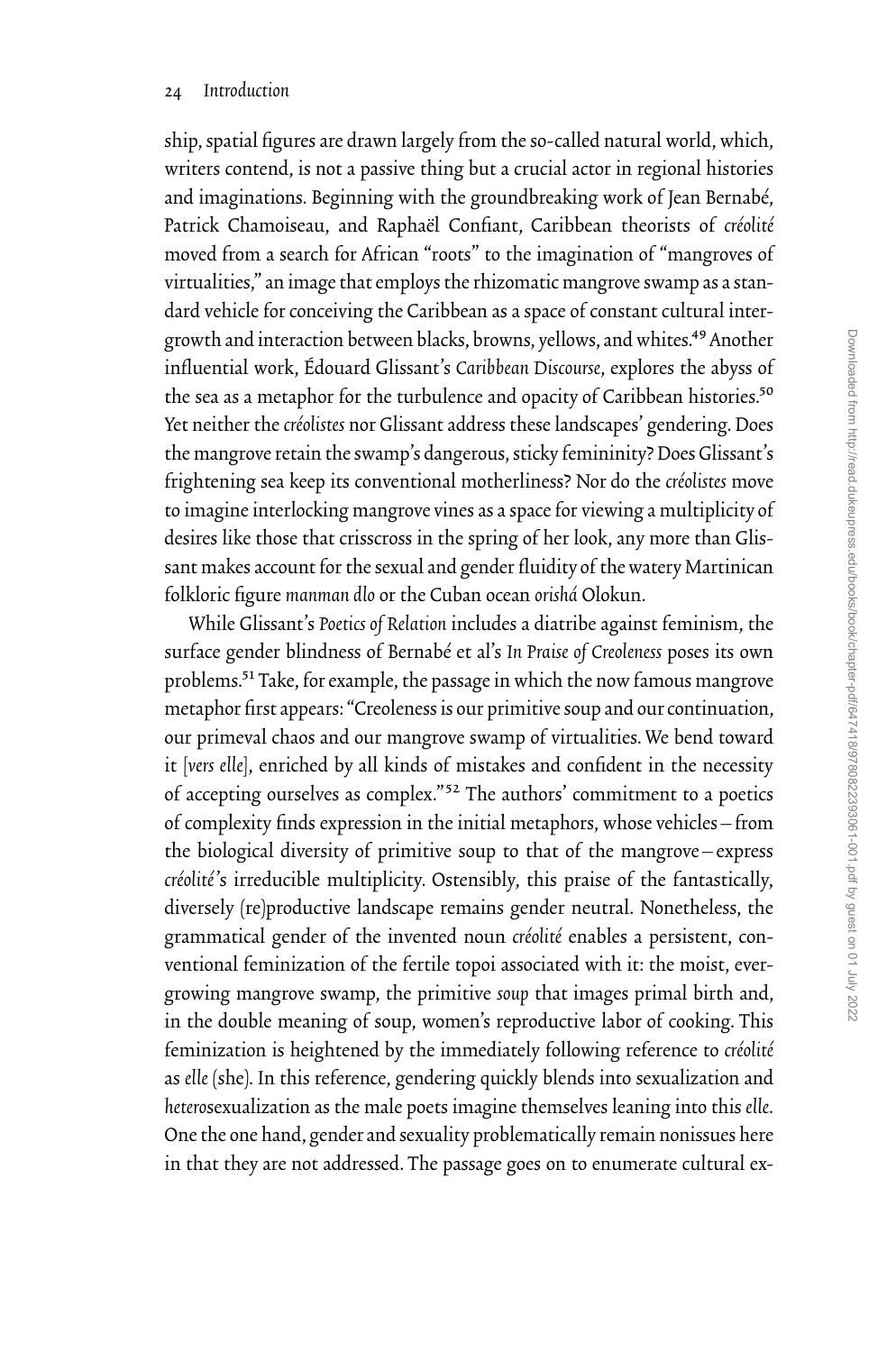pressions that the authors feel *créolité* should embrace—architecture, culinary arts, painting, economics—but it never brings up (un)gender, (coerced) sexuality, or even family.<sup>53</sup> Yet on the other hand, gender and sexuality remain fundamental issues in the authors' imagination of *créolité* in that the feminization of Caribbean topoi (echoing the colonial vision of Brunias's era of landscape portraiture) is coded as so natural that they see no need to render it explicit or problematic. Nor do they see a need to explicate or problematize their male desire for these feminized topoi, which also appears so natural as to be beyond bearing note. In short, the most renowned theorists of inclusive Creoleness often do not recognize how their very neocolonial rootedness in binary gender and sexual identities undercuts the complexity that they express as fundamental to their project. Countering these blocks to a would-be porous regional imagination, in this work I ask: How might the flowers coloring the songs of Surinamese *mati* fit into *créolité*'s mangrove of virtualities, and are the seas where Cliff 's or Brand's female characters embrace women related to Glissant's somber waters? How does reading these *mati*-worked metaphors reformulate Caribbeanness as a space that diffracts and recomposes both race and ethnicity *as well as* gender and sexuality?

The metaphorical ground for women who love women in the Global South is no more decolonized in canonical queer theory. While postcolonial queer theorists like Manalansan, Sinott, and Gopinath have recently and crucially pushed for new queer cartographies, this push comes in response to sexuality studies' longtime provincialism. Also emerging in the past century's final decade, queer studies' foundational spatial metaphors were set up to map the (generally urban) contours of the Global North—a geographic bias that helps explain why black queer studies can quite acceptably take African North America as its ground zero. Inspired by Eve Kosofsky Sedgwick's landmark study *The Epistemology of the Closet*, too many northern studies of same-sex sexuality stay out of springs or swamps and close to bedrooms.<sup>54</sup> Their cartographies often rely on standard metaphors of interior and exterior space, of the closet and of "coming out." This division reflects an Enlightenment-inspired bifurcation between the invisible and the visible, between private and public expressions of desire in which invisibility and privacy are linked to oppression, while access to visibility and publicity is aligned with empowerment.<sup>55</sup>

Never questioning the colonial implications of this Enlightenment vision which relegated entire continents to darkness and subhumanity—Sedgwick synthesizes the near universality soon ascribed to this visible-invisible binary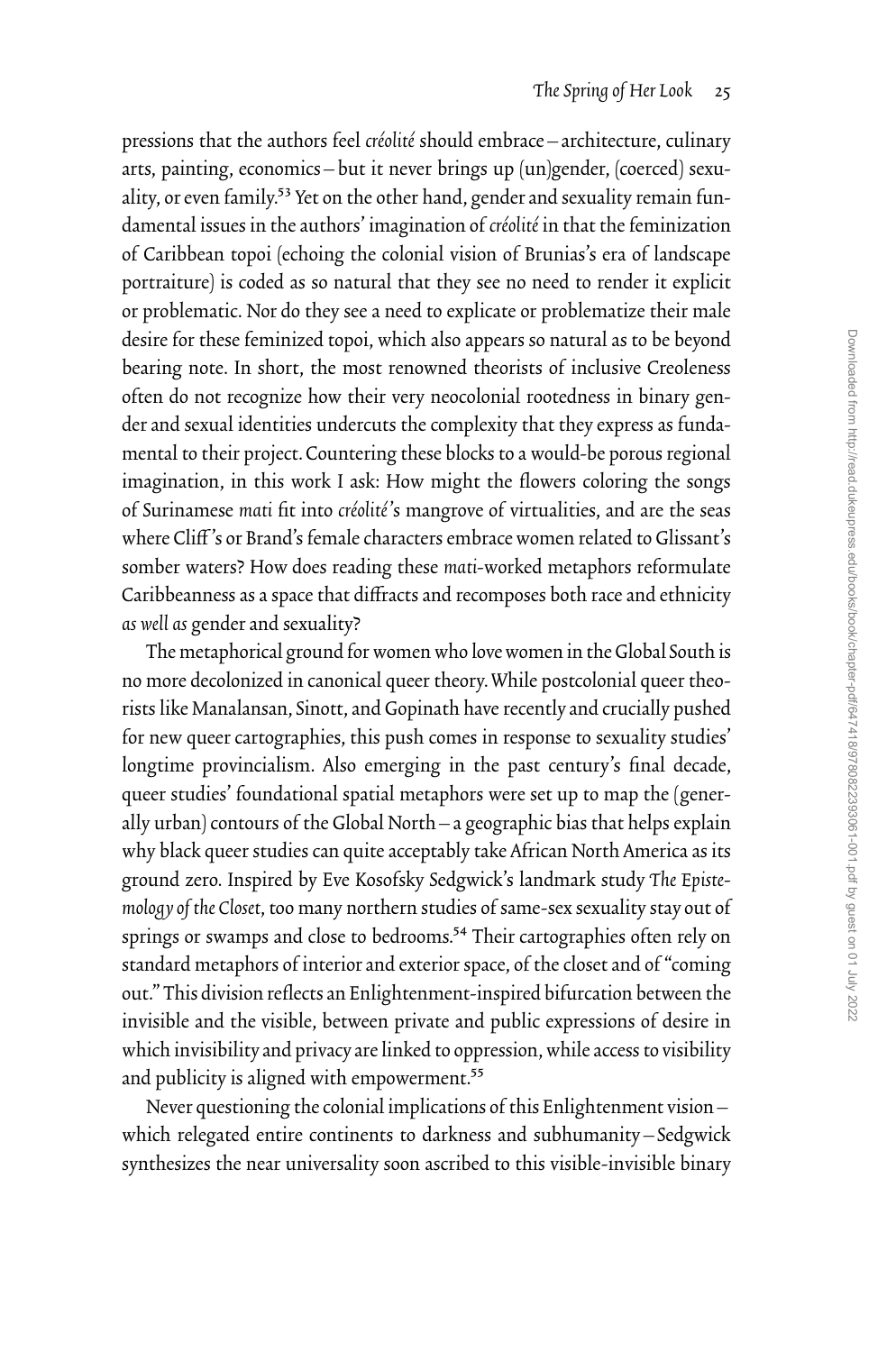as she explains: "A lot of the energy of attention and demarcation that has swirled around issues of homosexuality since the beginning of the nineteenth century, in Europe and the United States, has been impelled by the distinctively indicative relation of homosexuality to wider mappings of secrecy and disclosure, and of the private and the public . . . oppressively, durably condensed in certain figures of homosexuality. 'The closet' and 'coming out,' now verging on all-purpose phrases for the potent crossing and recrossing of almost any politically charged lines of representation, have been the gravest and most magnetic of those figures. The closet is the defining structure for gay oppression in this century."56 The passage's too-smooth move from the specific to the totalizing draws a queer map in which, once again, Europe and North America occupy center stage, generating the "rule" to which all other geographies can only provide proof or exception. Initially, Sedgwick proposes to discuss the closet as the figure of a particular time and place, nineteenthand twentieth-century Europe and North America. But by the end of the paragraph, this northern block has once again come to stand for the universal as its spatial signifier of queer sexuality—the closet—is named "the defining structure for gay oppression in this century," a claim whose validity is bounded by no geographic markers. As with the heterosexualization of the mangrove, the universalization of the Euro-American closet appears so natural as to need no explanation.

In fact, "the closet" seems to work not (only) as the space that confines queers but also as the space that confines queer studies, whose closed-off perspective—closed off, too often, to the world *out*side the Global North—speaks to the field's early myopia. Since Sedgwick's landmark text, several queer of color writers have wisely seen fit to signify on the closet, drawing attention to what it would mean to map other culturally specific sexual formations. Jason King's consideration of black and Latino MSMs (Men who have Sex with Men) and homothugs in "Remixing the Closet: The Down-Low Way of Knowledge" is one of the most often cited of these.<sup>57</sup> Reclassed and recolored, though, closets and other queer mappings often continue to take Global Northernness for granted. Stuck between the closet and its remixes, canonical and queer of color theorists alike can fail to open ground to consider how an obsession with inside versus outside, closet versus street, is or is not relevant to field and yard cultures like those of the Caribbean, where home life is generally lived outdoors and the division between interior and exterior space does not hold the same cultural anxiety. Is being "out"/doors a mark of privilege for cane field workers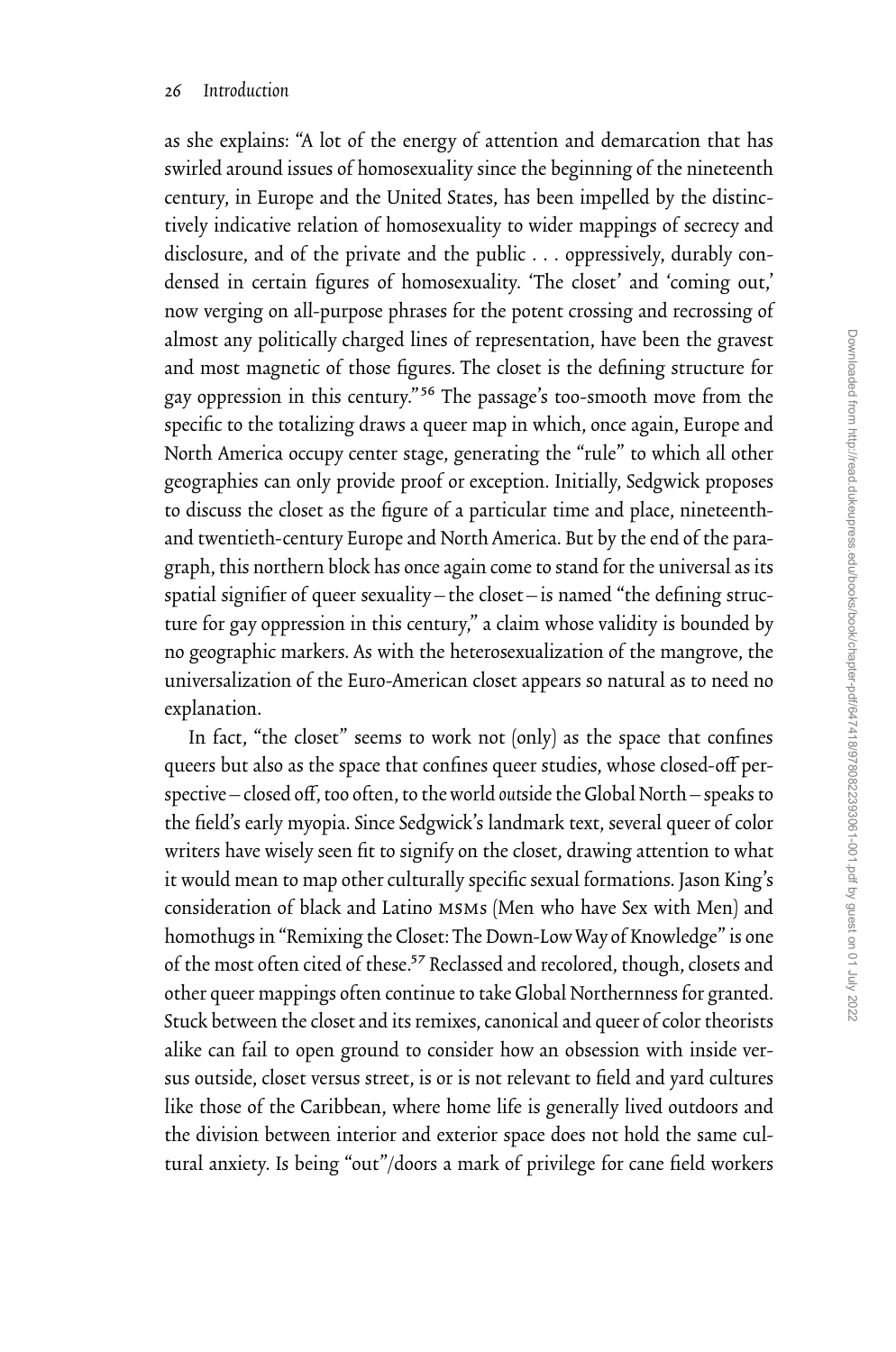or washerwomen? And for how many Caribbeans is a closet a standard feature of houses?58 Unintentionally and unfortunately, theorists of the closet keep their interior doors closed to the erotic geographies of these "outside" African diaspora cultures—to thiefable cane fields, washerwomen's unruly rivers, and insistent banana trees, among other possibilities. The work of this book is thus also to ask: Can Bliss's mountain or Faubert's tropical garden join and challenge the closet as a culturally specific imagination of same-gender loving space? How can mapping othered, postcolonial spaces not only queer but fundamentally destabilize emerging geographies of sexuality? In reading their landscapes this way, we position ourselves to see not only that Caribbean women have long imagined ground on which to challenge colonialism and heterocentrism but also that their texts provide ground from which to challenge narrow conceptions of Caribbean and queer studies.

To plot these landscapes and their ramifications, I read the texts of Caribbean women who love women closely—intimately, in my way—taking time and care with their nouns, verbs, metaphors, and images. I consider this critical praxis part of the African diaspora epistemology that the texts enter into, a recognition of what *orishá* devotees call *ofo ashe*: the power of *every* word uttered or traced to reshape the "real" world. I also consider it a strategy for leveling the academic field, giving women of color's words the weight usually reserved for literary and theoretical masters. For despite my critique of some foundational assumptions of Caribbean and queer theory, I am hopeful for the dynamism of both fields. In the twenty years since the work of Butler and Sedgwick put gender studies on the academic map, queer theory has found itself increasingly faced with an impetus to change still imperial assumptions about the superior advances of Euro-American thinking on gender and sexuality. At the same time, African diaspora and Caribbean studies are faced with an imperative to recognize sexuality as a crucial category of analysis. The joyous and energetic scholarship gathered by E. Patrick Johnson and Mae Henderson in the groundbreaking *Black Queer Studies* makes this lightning clear.59 The question that looms is not *if* queer and African diaspora scholarship will be diversified, but *how*: which voices will be called on and/or tokenized to join the most prominent scholars in the field? Or, to paraphrase the Trinidadian writer-activist Colin Robinson: the challenge is not simply to imagine the same-sex loving Caribbean but to *imagine it imaginatively*.60

This book stems from the belief that literature—with its room for ambiguity, for the creative redrawing of slave ships, cane fields, and "the spring of